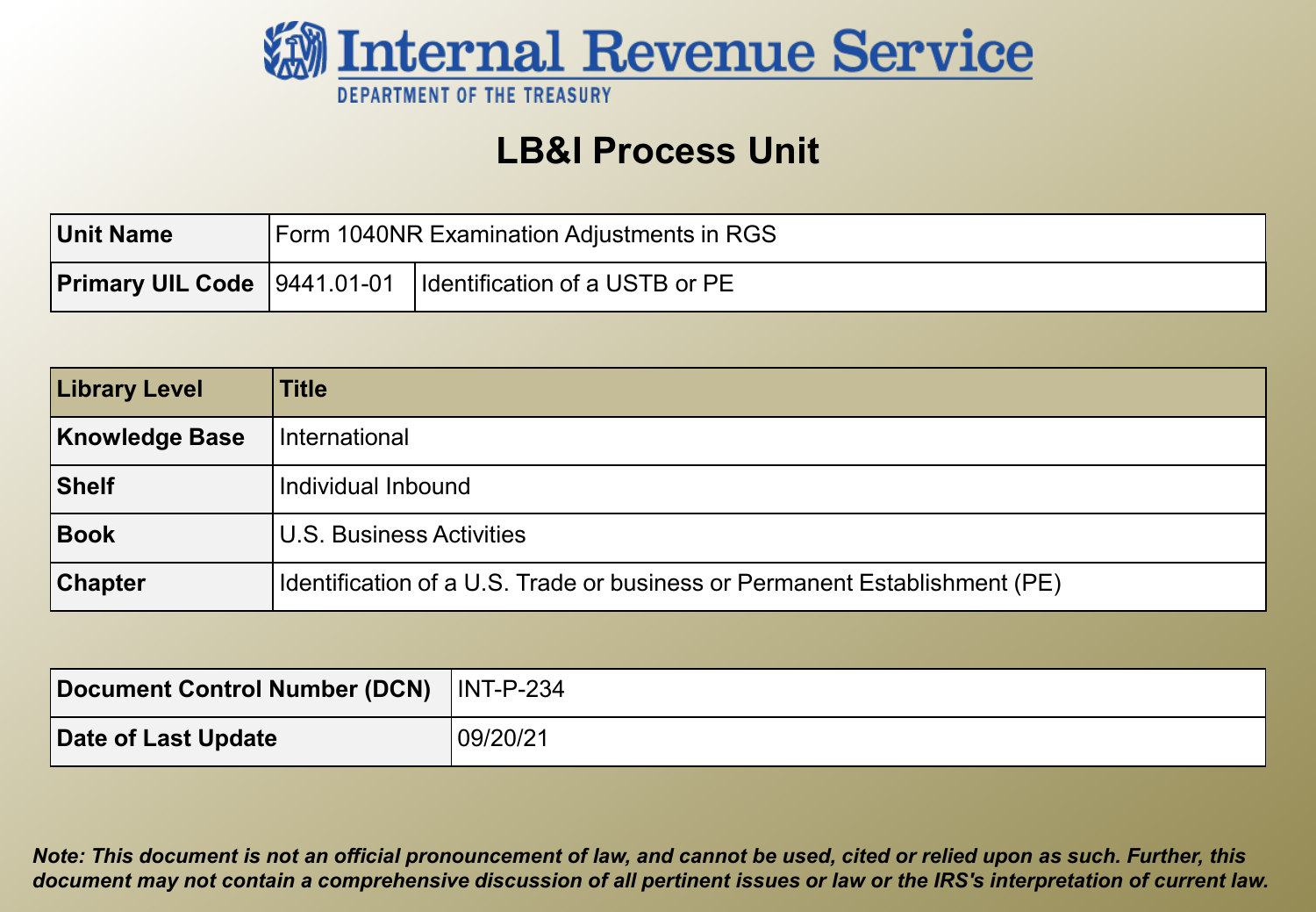# **Table of Contents**

*(View this PowerPoint in "Presentation View" to click on the links below)* 

#### <span id="page-1-0"></span>**Process Overview**

**[Summary of Process Steps](#page-3-0)** 

- **[Step 1](#page-4-0)**  Create Form 1040NR as Form 1040
- **Step 2** Temporarily Change Form Type
- **[Step 3](#page-9-0)**  Set Up Return and Make Adjustment

 **[Examples of the Process](#page-20-0)** 

- **[Other Considerations / Impact to Audit](#page-21-0)**
- **[Index of Referenced Resources](#page-22-0)**
- **[Training and Additional Resources](#page-23-0)**
- **[Glossary of Terms and Acronyms](#page-24-0)**
- **[Index of Related Practice Units](#page-26-0)**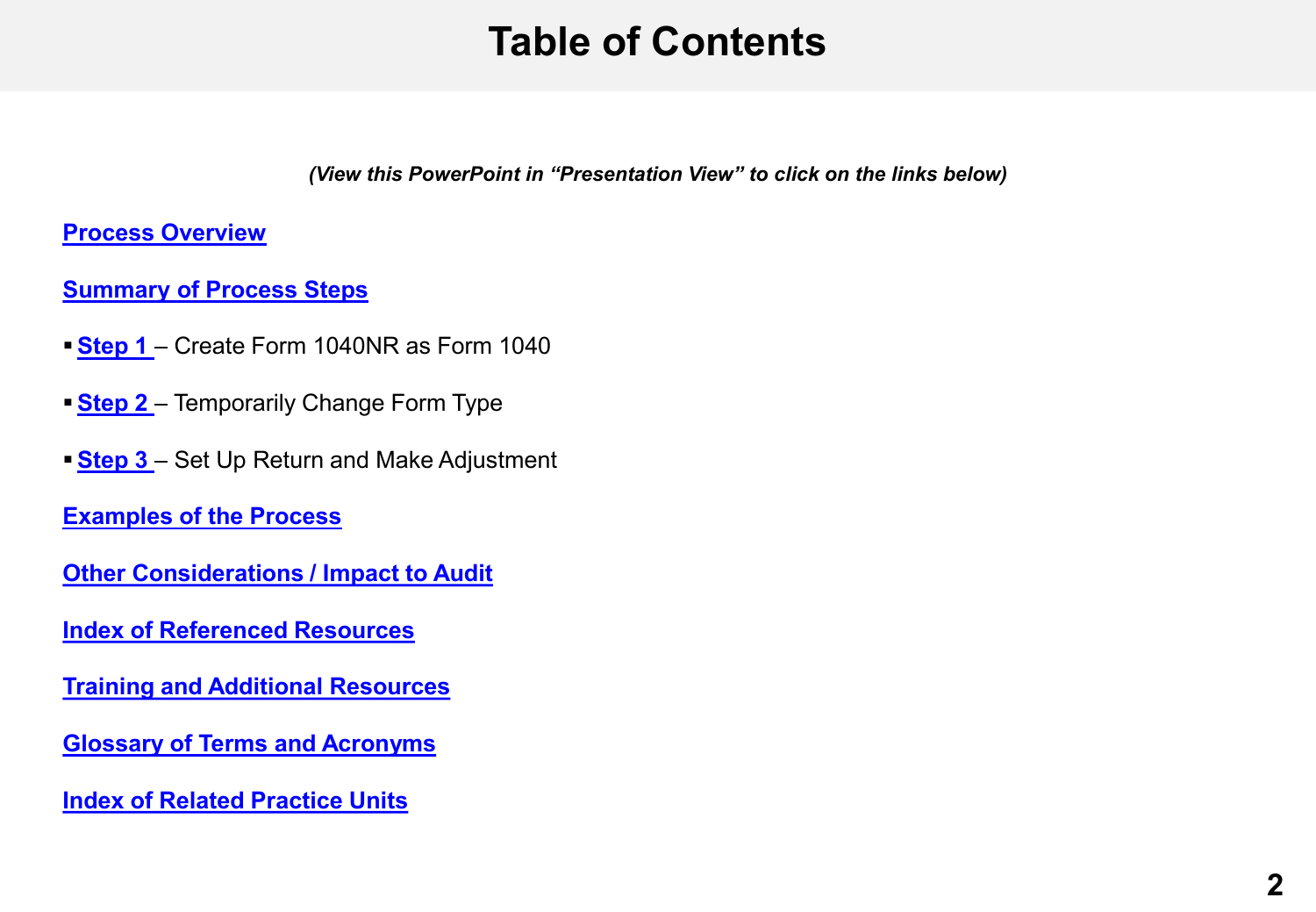### **Process Overview**

#### <span id="page-2-0"></span>**Form 1040NR Examination Adjustments in RGS**

Return Generation Software (RGS) is designed mainly to computes tax for Form 1040, *U.S. Individual Income Tax Return*, Form 1120, *U.S. Corporate Income Tax Return*, Form 1120S, *U.S. Income Tax Return for an S Corporation,* and Form 1065, *U.S. Return of Partnership Income.* Currently, RGS application does not have a dedicated Form 1040NR module for examiner to use when examining Form 1040-NR and Form 1040-NR-EZ. There is no return setup for Form 1040NR or Form 1040NR-EZ to do a tax computation in RGS. Therefore, the examiner would need to perform workarounds to make examination adjustments, compute the correct tax and generate proper 1040NR examination reports and workpapers.

 This Process Unit provides general guidance and procedures for workarounds using RGS for 1040-NR and 1040-NR-EZ. The procedures involve creating Form 1040-NR as Form 1040, changing Form Type in Case Information to Form 1040NR and verifying accuracy of other relevant sections. Also, this Unit will assist examiners to determine whether changes are made correctly, explain problems when a Form 1040NR is not created as Form 1040, and provide steps on how to enter tax on Fixed, Determinable, Annual, or Periodical (FDAP) income, (i.e., the not Effectively Connected income (NEC). Lastly, an example shown in Example of the Process will illustrate how to create an issue to categorize an NEC income adjustment and a tax adjustment on NEC income in RGS.



 **CONSULTATION**: The examiner should contact the RGS coordinator for additional guidance and assistance if specific issues are encountered using RGS.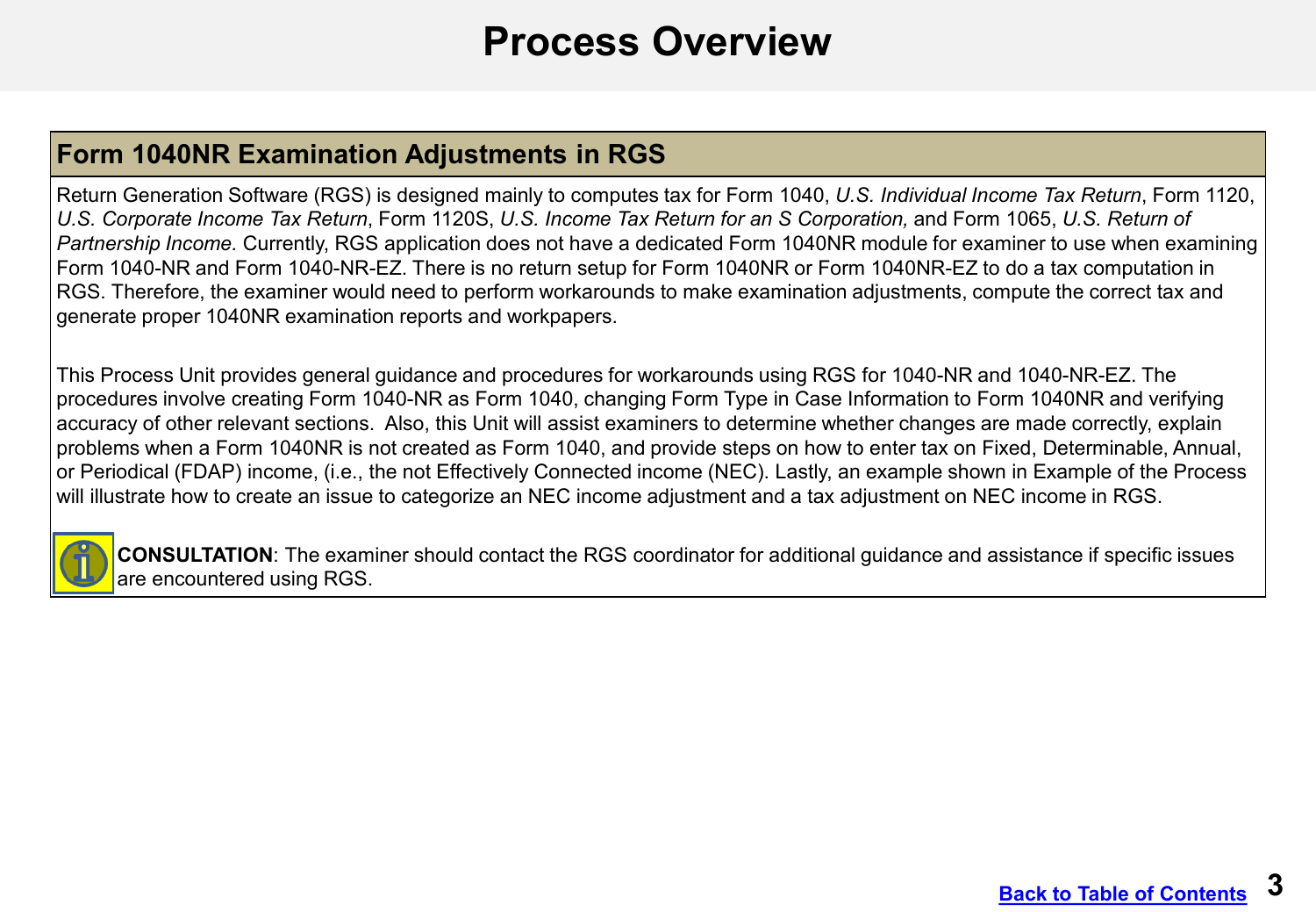### **Summary of Process Steps**

#### <span id="page-3-0"></span>**Form 1040NR Examination Adjustments in RGS**

#### **Process Steps**

The following steps are general workarounds when conducting an examination of Form 1040NR using RGS.

| Step 1 | Create Form 1040NR as Form 1040   |
|--------|-----------------------------------|
| Step 2 | Temporarily Change Form Type      |
| Step 3 | Set Up Return and Make Adjustment |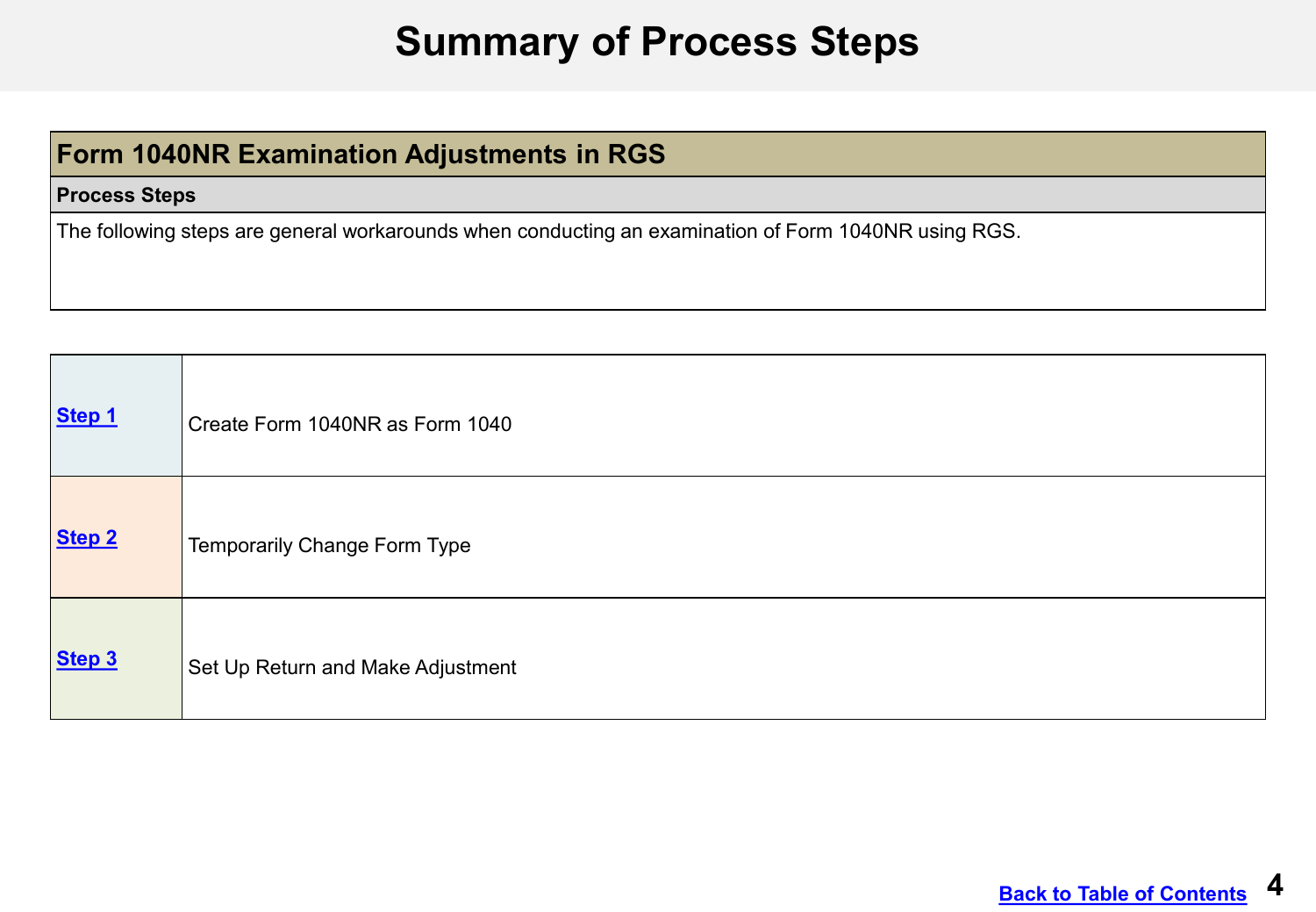### **Step 1: Create Form 1040NR as Form 1040**

### <span id="page-4-0"></span>**Form 1040-NR Examination Adjustments in RGS**

**Step 1** 

Create Form 1040-NR as Form 1040.

| <b>Considerations</b>                                                                                                                                                                                                                                                                                                                                                                                              | <b>Resources</b>                                  |
|--------------------------------------------------------------------------------------------------------------------------------------------------------------------------------------------------------------------------------------------------------------------------------------------------------------------------------------------------------------------------------------------------------------------|---------------------------------------------------|
| When examining a Form 1040-NR case, the examiner must create a Form 1040-NR as a<br>regular 1040 because there is no dedicated 1040-NR module in RGS. The examiner should<br>first take the following step.                                                                                                                                                                                                        | $\blacksquare$ IRM 4.10.15.5 (5) - Creating Cases |
| Create a Form 1040 in Case Management Screen                                                                                                                                                                                                                                                                                                                                                                       |                                                   |
| Case Management screen will be the first screen to open which displays the inventory on the<br>examiner's computer hard drive. Since Form 1040 RGS examination process still applies, the<br>examiner should create a Form 1040-NR case in Case Management screen as Form 1040.<br>Then, select a dropdown menu or enter "1040" as form type in Case Management screen<br>when creating a 1040-NR case. (Figure 1) |                                                   |
| Figure 1<br><b>Case Management</b>                                                                                                                                                                                                                                                                                                                                                                                 |                                                   |
| Active   Recent Create Case   Pending Cases   IDRS Download<br>TIN and name<br>Tir-2<br>Secondary SSN:<br>Name<br>Name control:<br>Tax period<br>unit code<br>Project code:<br>Source code                                                                                                                                                                                                                         |                                                   |
| Post of duty code:<br>$\overline{\phantom{0}}$<br>Status cod<br><b>Jniversal location</b>                                                                                                                                                                                                                                                                                                                          |                                                   |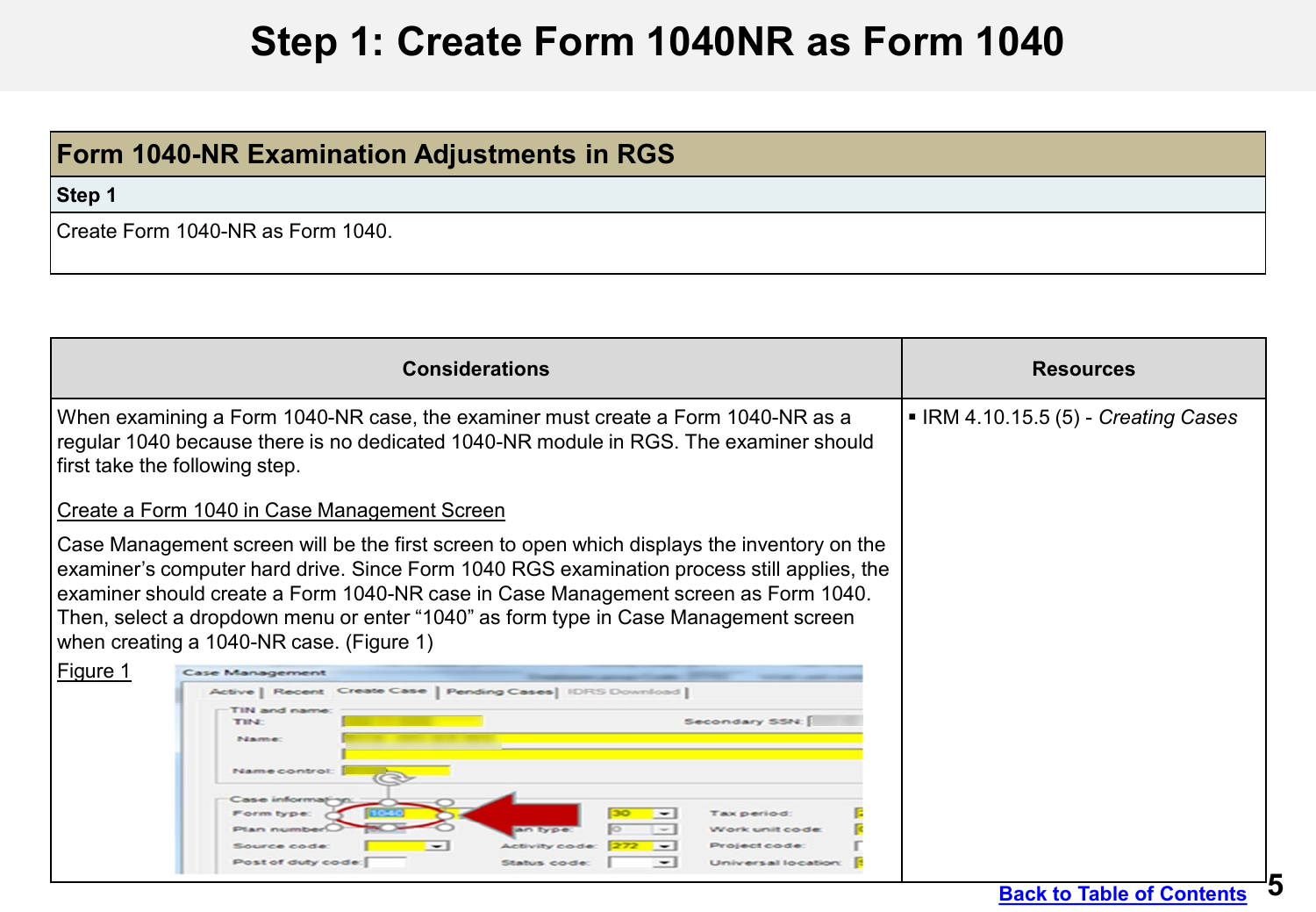# **Step 1: Create Form 1040NR as Form 1040 (cont'd)**

### **Form 1040-NR Examination Adjustments in RGS**

| <b>Considerations</b>                                                                                                                                                                                                                                                            | <b>Resources</b>                      |
|----------------------------------------------------------------------------------------------------------------------------------------------------------------------------------------------------------------------------------------------------------------------------------|---------------------------------------|
| Verify the CFOL Data in Case Information                                                                                                                                                                                                                                         | • IRM 4.10.15.5 - Creating Cases      |
| Examiners must be aware that not all tax return data is transcribed for CFOL. It is critical to<br>compare a tax return to a TXMODA, TIF Tax Module Display A, or IMFOLT, Individual Master<br>File On-line T, to reconcile changes made to the taxpayer's account after filing. | • IRM 4.10.15.1.6 - Related Resources |
| Examiners must determine whether the information shown in RGS is accurate. If not, make<br>corrections as necessary, then save and close.                                                                                                                                        |                                       |
| Problems When a Form 1040NR Is Not Created as Form 1040                                                                                                                                                                                                                          |                                       |
| If a Form 1040NR is not created as a regular Form 1040, it will be created in generic<br>workcenter module. GENR001 in Case Management Folder demonstrates that this return is a<br>Form 1040-NR which is created in generic workcenter. (Figure 2)                              |                                       |
| <u>Figure 2</u><br><b>Case Management</b>                                                                                                                                                                                                                                        |                                       |
| Active<br>Recent   Create Case   Pending Cases   IDRS Download                                                                                                                                                                                                                   |                                       |
| Folder<br><b>TIN</b><br>Statute da<br>Form type<br>Taxpayer name<br>Tax period                                                                                                                                                                                                   |                                       |
| 1040PR<br>201612<br>04/EE/20<br>1040002                                                                                                                                                                                                                                          |                                       |
| 04/EE/201<br>1040003<br>1040<br>201312<br>1040NR<br>08/13/202<br>201612<br><b>AUSTRALIA</b>                                                                                                                                                                                      |                                       |
| Generic, Module<br><b>GENR001</b><br><b>1040NR</b><br>04/15/202<br>201612                                                                                                                                                                                                        |                                       |
|                                                                                                                                                                                                                                                                                  | <b>Dook to Toble of Cont.</b>         |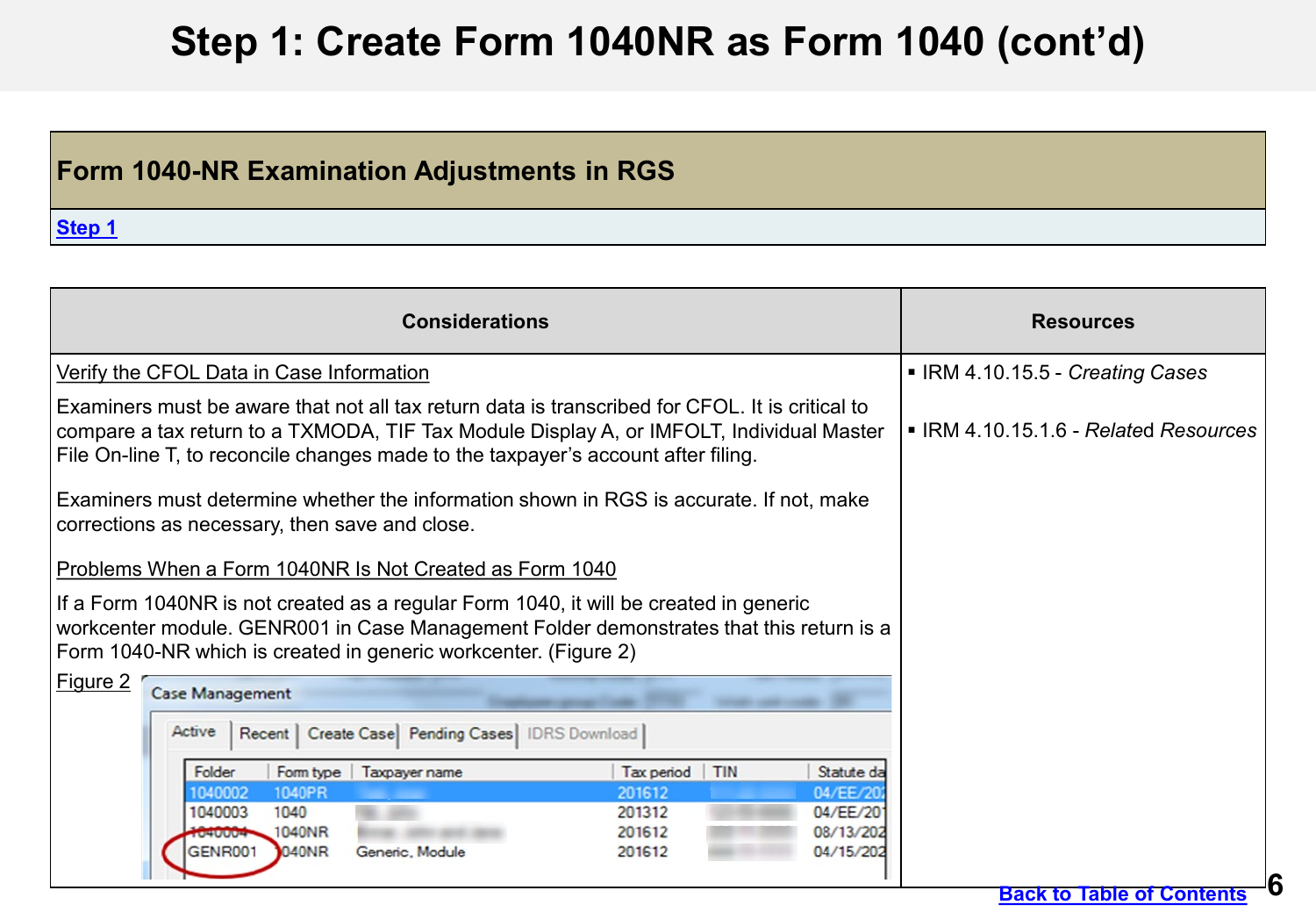# **Step 1: Create Form 1040NR as Form 1040 (cont'd) 2**

### **Form 1040-NR Examination Adjustments in RGS**

| <b>Considerations</b>                                                                                                                                                                                                                                                                                                                                                                                                 | <b>Resources</b>                      |
|-----------------------------------------------------------------------------------------------------------------------------------------------------------------------------------------------------------------------------------------------------------------------------------------------------------------------------------------------------------------------------------------------------------------------|---------------------------------------|
| Problems When a Form 1040NR Is Not Created as Form 1040 (cont'd)                                                                                                                                                                                                                                                                                                                                                      | • IRM 4.10.15.5 - Creating Cases      |
| If this occurs, some of the functionality of RGS will be missing. Examiners are not able to<br>open Return Setup and run a Variance Analysis. The Issues screen (under the drop-down<br>Workpapers/Adjustments) will show no IMF Code field and Leadsheets will not be auto<br>populated.                                                                                                                             | • IRM 4.10.15.1.6 - Related resources |
| In addition, the essential applications such as Tax computation, Case History, Waivers,<br>Correspondence, Return related penalties, RTF info, and Special applications will not work<br>properly. Since any of these applications will not perform, this case should be deleted.                                                                                                                                     |                                       |
| Also note that in In figure 2 example, Folder 1040004 may have started as Form 1040, but it<br>has not been backed up to the fileserver yet. The problem that may occur is that the case in<br>Folder 1040004 might be ejected and replaced by the next case created that is a Form 1040.<br>Therefore, it is best to make sure that all of your F1040-NR cases are prepared and saved<br>as Form 1040 on RGS server. |                                       |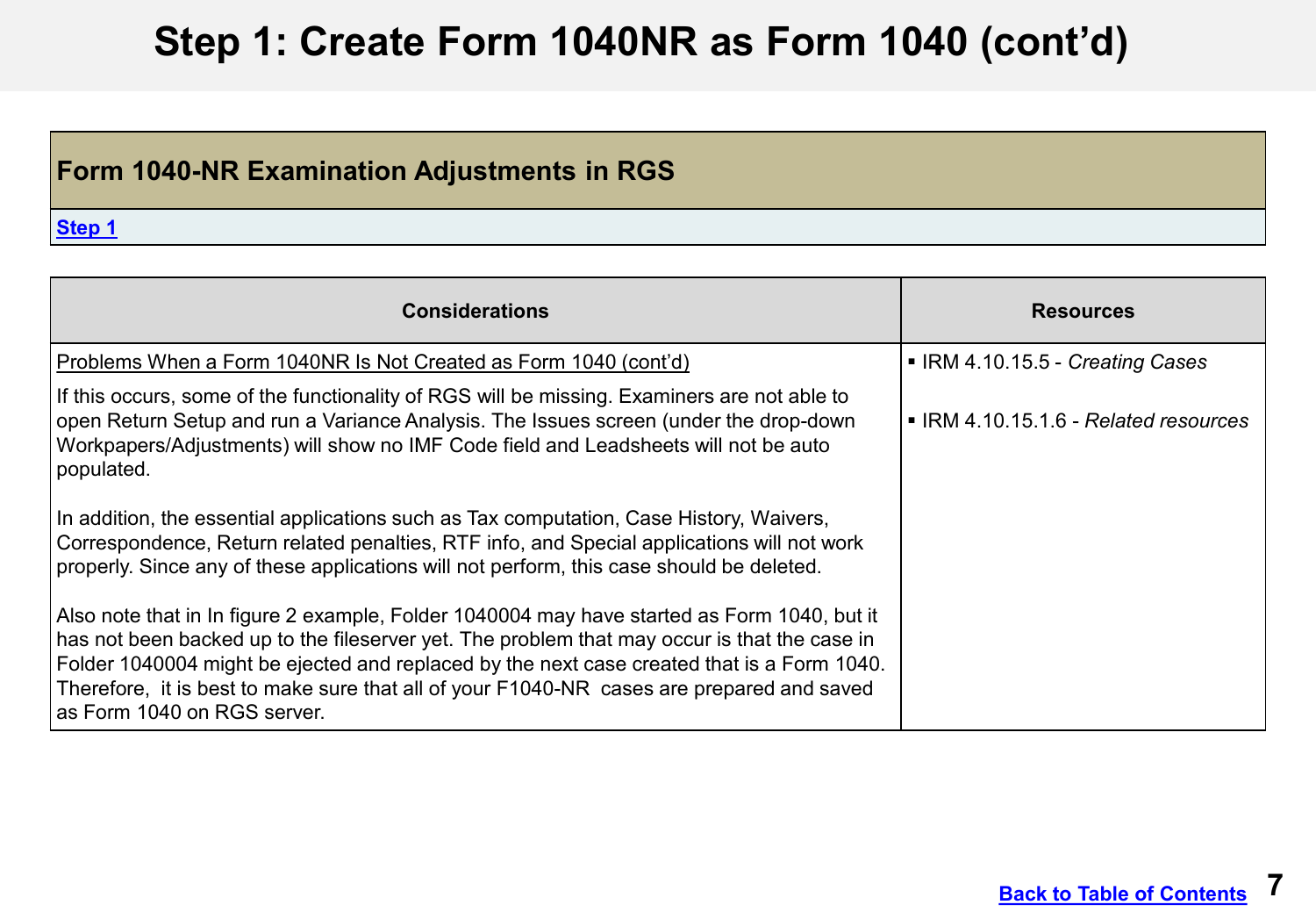# **Step 2: Temporarily Change Form Type**

#### <span id="page-7-0"></span>**Form 1040-NR Examination Adjustments in RGS**

#### **Step 2**

Temporarily change Form Type in Case Information to Form 1040-NR.

| <b>Considerations</b>                                                                                                                                                        |                                                                                              |                                                    | <b>Resources</b>                      |
|------------------------------------------------------------------------------------------------------------------------------------------------------------------------------|----------------------------------------------------------------------------------------------|----------------------------------------------------|---------------------------------------|
| After creating a Form 1040-NR as Form 1040 case in Case Management, examiners need to<br>temporarily change form type in Case Management screen from 1040 to Form 1040-NR to | • IRM 4.10.15.5 - Creating Cases                                                             |                                                    |                                       |
| make RGS display "1040-NR" in the headings of correspondence, forms, reports and<br>workpapers. (Figure 3)                                                                   |                                                                                              |                                                    | • IRM 4.10.15.1.6 - Related Resources |
| Figure 3                                                                                                                                                                     |                                                                                              |                                                    |                                       |
| Case Informatio<br>Heb<br>Reports<br>File<br><b>College</b>                                                                                                                  |                                                                                              |                                                    |                                       |
| Name:<br>Name control:                                                                                                                                                       | Business<br>$\overline{\phantom{a}}$<br><b>Business Fax</b><br>−∣<br>Home<br>- 1<br>Home Fax |                                                    |                                       |
|                                                                                                                                                                              | - 1<br>Mobile<br>$= 1$                                                                       |                                                    |                                       |
| Address<br>Primary -<br>$\overline{1}$<br>$\triangleright$ This is the current address                                                                                       |                                                                                              | Potentially dangerous taxp<br>Employee audit       |                                       |
| Relate<br>Form type<br>Extended<br>T-ax<br>due date<br>period<br>ret.c.<br><b>DADNE</b>                                                                                      | Statute date<br>Received<br>date<br>08/13/2020                                               | 52/53week/<br>Substitut<br>short year<br>for retun |                                       |
|                                                                                                                                                                              |                                                                                              |                                                    |                                       |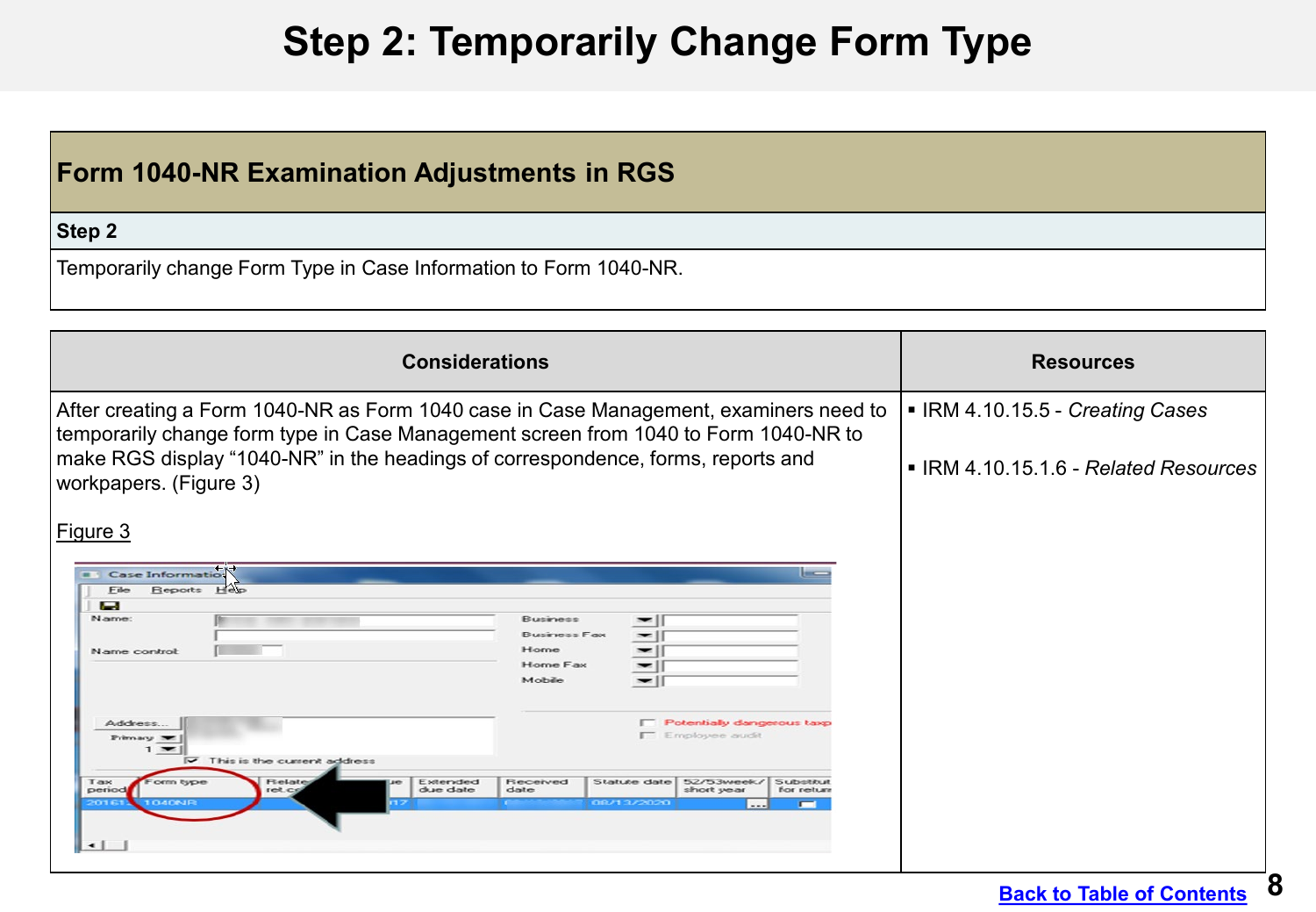# **Step 2: Temporarily Change Form Type (cont'd)**

### **Form 1040-NR Examination Adjustments in RGS**

| <b>Considerations</b>                                                                                                                                                                                                                                                                                                                                                                                                                                                              | <b>Resources</b>                                             |
|------------------------------------------------------------------------------------------------------------------------------------------------------------------------------------------------------------------------------------------------------------------------------------------------------------------------------------------------------------------------------------------------------------------------------------------------------------------------------------|--------------------------------------------------------------|
| Verify the Forms, Letters and Lead Sheets Are Populated With Form 1040-NR                                                                                                                                                                                                                                                                                                                                                                                                          | ■ IRM 4.10.15.7.4 - Return Set Up                            |
| Once the Form Type in Case Information is temporarily changed, most of forms, letters and<br>lead sheets should populate with Form 1040-NR.                                                                                                                                                                                                                                                                                                                                        | • IRM 4.10.9.7.1 - Workpapers:<br><b>Headers and Footers</b> |
| It is important to note that some forms such as Form 9984, Examining Officer's Activity<br>Record, Form 3198, Special Handling Notice for Examination Case Processing, Form 4549,<br>Report of Income Tax Examination Changes, Form 4089-B, Notice of Deficiency - Waiver,<br>and Form 5344, Examination Closing Record, will either have no return number or indicate<br>MFT 30. Examiners must verify accuracy of those forms and manually enter Form 1040-NR<br>when necessary. | • IRM 4.10.8.2.1 - Overview of Audit<br>Reports              |
| Change the Form Type Back to Form 1040 Immediately After Printing                                                                                                                                                                                                                                                                                                                                                                                                                  |                                                              |
| Always remember to change the Form type on Case Information back to 1040 whenever the<br>task of generating and printing workpapers is done and before backing up case to the RGS<br>server. Failure to do so will cause the problems stated in step 1 and lost of data. When a new<br>case is merged into the inventory, it will push the Form 1040NR case out of the numbered<br>folder (e.g., 1040006) and put it into a generic folder (e.g., GENR001).                        |                                                              |
| Office Documents and Case File Documents for the Form 1040NR case will be deleted.<br>Unsuccessful Case Closure will also result in an "M" Hold (appearing in your Query Group<br>Inventory) due to a failed move to the Fileserver. An "M" Hold would prevent access to the<br>case by the Group Manager, Centralized Case Processing (CCP), and Technical Services.                                                                                                              |                                                              |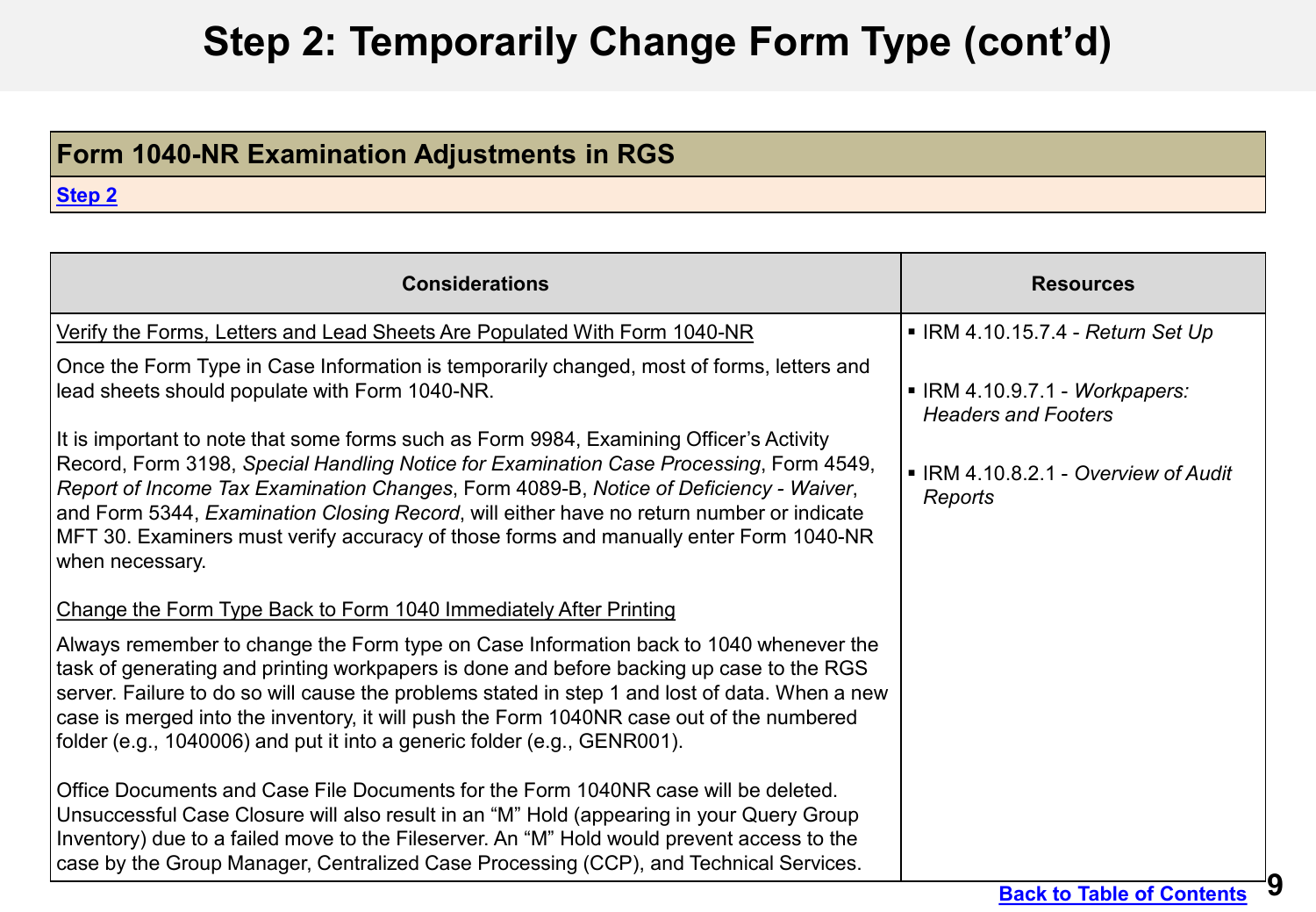### <span id="page-9-0"></span>**Form 1040NR Examination Adjustments in RGS**

**Step 3** 

Set up return and make adjustment.

| <b>Considerations</b>                                                                                                                                                                                                                                                                                                                                                                                                                                                                                                                                                                  | <b>Resources</b>                 |
|----------------------------------------------------------------------------------------------------------------------------------------------------------------------------------------------------------------------------------------------------------------------------------------------------------------------------------------------------------------------------------------------------------------------------------------------------------------------------------------------------------------------------------------------------------------------------------------|----------------------------------|
| Return Setup                                                                                                                                                                                                                                                                                                                                                                                                                                                                                                                                                                           | ■ IRM 4.10.15.7.4 - Return Setup |
| Return Setup consists of numerous tabs corresponding to the Form 1040 and supporting<br>schedules. The transcript, tax return and Return Setup must be reconciled at the start of an<br>audit and at case closing. Examiners should be aware that incomplete or wrong Return Setup<br>could result in an incorrect tax assessment.<br>It is important to note that line numbers on a Form 1040NR do not match the lines on a Form<br>1040. When entering information in Return Setup, examiners should follow the line<br>descriptions. Do not follow the line numbers on Form 1040NR. | • IRM 4.10.15.7.6 - Variance     |
| Run a Variance Analysis Report<br>After Return Setup is completed, examiners must run a Variance Analysis Report since it<br>enables checking the return input for accuracy. Examiners should be aware that if the<br>variance is due to a return error, RGS will create an adjustment to be included on the<br>examination report.                                                                                                                                                                                                                                                    |                                  |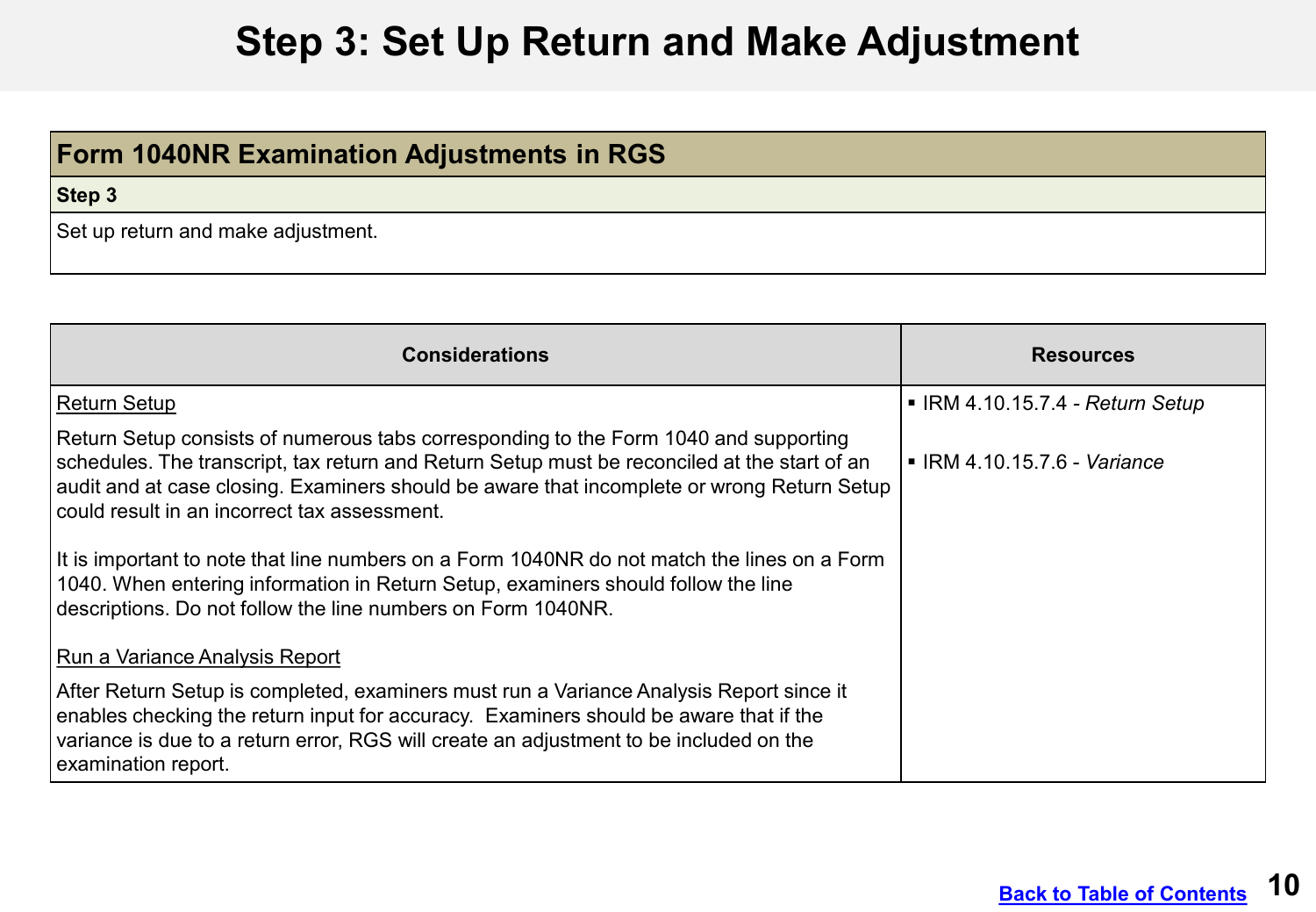### **Form 1040NR Examination Adjustments in RGS**

| <b>Considerations</b>                                                                                                                                                                                                                                                                                                                                                               | <b>Resources</b>                       |
|-------------------------------------------------------------------------------------------------------------------------------------------------------------------------------------------------------------------------------------------------------------------------------------------------------------------------------------------------------------------------------------|----------------------------------------|
| Run a Variance Analysis Report (cont'd)                                                                                                                                                                                                                                                                                                                                             | • IRM 4.10.15.1.6.1 - User Support for |
| <b>CONSULTATION:</b> Generally, most variances result from input errors or incomplete                                                                                                                                                                                                                                                                                               | <b>RGS and CEAS</b>                    |
| data in Return Setup. However, examiners may need to contact a taxpayer to request<br>additional information to complete certain fields. Otherwise, contact the RGS<br>coordinator directly or the Functional Automation Support (FAS) Staff for further                                                                                                                            | ■ IRM 4.10.15.7.6 - Variance           |
| assistance in resolving variances.                                                                                                                                                                                                                                                                                                                                                  | ■ IRM 4.10.15.7.4 - Return Setup       |
| Establishing Return Setup and running a Variance Analysis Report should be completed prior<br>to entering examination adjustments. Examiners must ensure the information in RGS is<br>accurate and there is no variance, then save and close.                                                                                                                                       |                                        |
| <b>Filing Status</b>                                                                                                                                                                                                                                                                                                                                                                |                                        |
| In order to compute tax, examiners must determine whether a non-resident alien (NRA)<br>taxpayer selected correct filing status on Form 1040NR. An NRA taxpayer's filing status<br>determines a tax rate schedule which would be used to calculate for the taxpayer's ECI.<br>Therefore, examiners must ensure that the taxpayer's filing status is accurately reflected in<br>RGS. |                                        |
| If CFOL data is not available, the filing status defaults to Single without a secondary Social<br>Security Number (SSN). If any other filing status applies, click the option for the appropriate<br>filing status.                                                                                                                                                                 |                                        |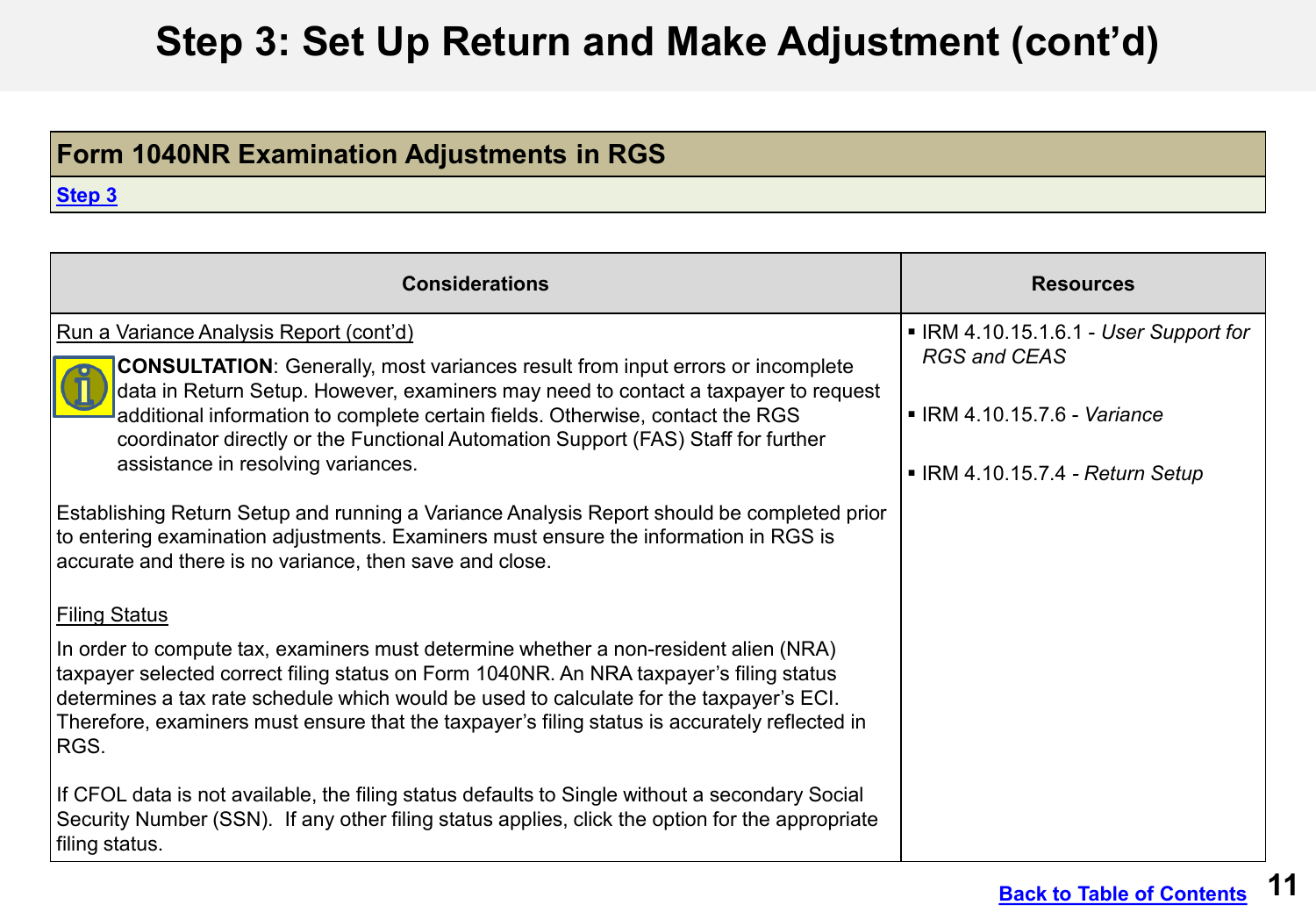### **Form 1040NR Examination Adjustments in RGS**

| <b>Considerations</b>                                                                                                                                                                                                                                                                                                                                                                                                                         | <b>Resources</b>                 |
|-----------------------------------------------------------------------------------------------------------------------------------------------------------------------------------------------------------------------------------------------------------------------------------------------------------------------------------------------------------------------------------------------------------------------------------------------|----------------------------------|
| Filing Status (cont'd)                                                                                                                                                                                                                                                                                                                                                                                                                        | ■ IRM 4.10.15.7.4 - Return Setup |
| <b>CAUTION:</b> For years prior to 2018, married NRAs who are not married to U.S. citizens<br>or residents generally must select Married Filing Separate (MFS) filing status when<br>determining the tax on ECI. Due to the Tax Cuts and Jobs Act (TCJA), after tax year<br>2018 these taxpayers need to select Married NRA filing status.                                                                                                    |                                  |
| However, some qualified married NRAs still can select Single filing status if they live apart<br>from their spouse during the last 6 months of the year and they are a married resident of<br>Canada, Mexico, or South Korea, or are a married U.S. national. The TCJA has no impact on<br>this issue.                                                                                                                                        |                                  |
| Although, NRA taxpayers are not allowed to select head of household filing status at any time<br>during the tax year, exceptions may apply. As for the Form 1040NR-EZ, there are only two<br>filing statuses: Single NRA or Married NRA. For additional explanation of filing status, consult<br>with Publication 519, U.S. Tax Guide for Aliens, and Instructions to Form 1040-NR and Form<br>1040NR-EZ for applicable tax years. (Figure 4) |                                  |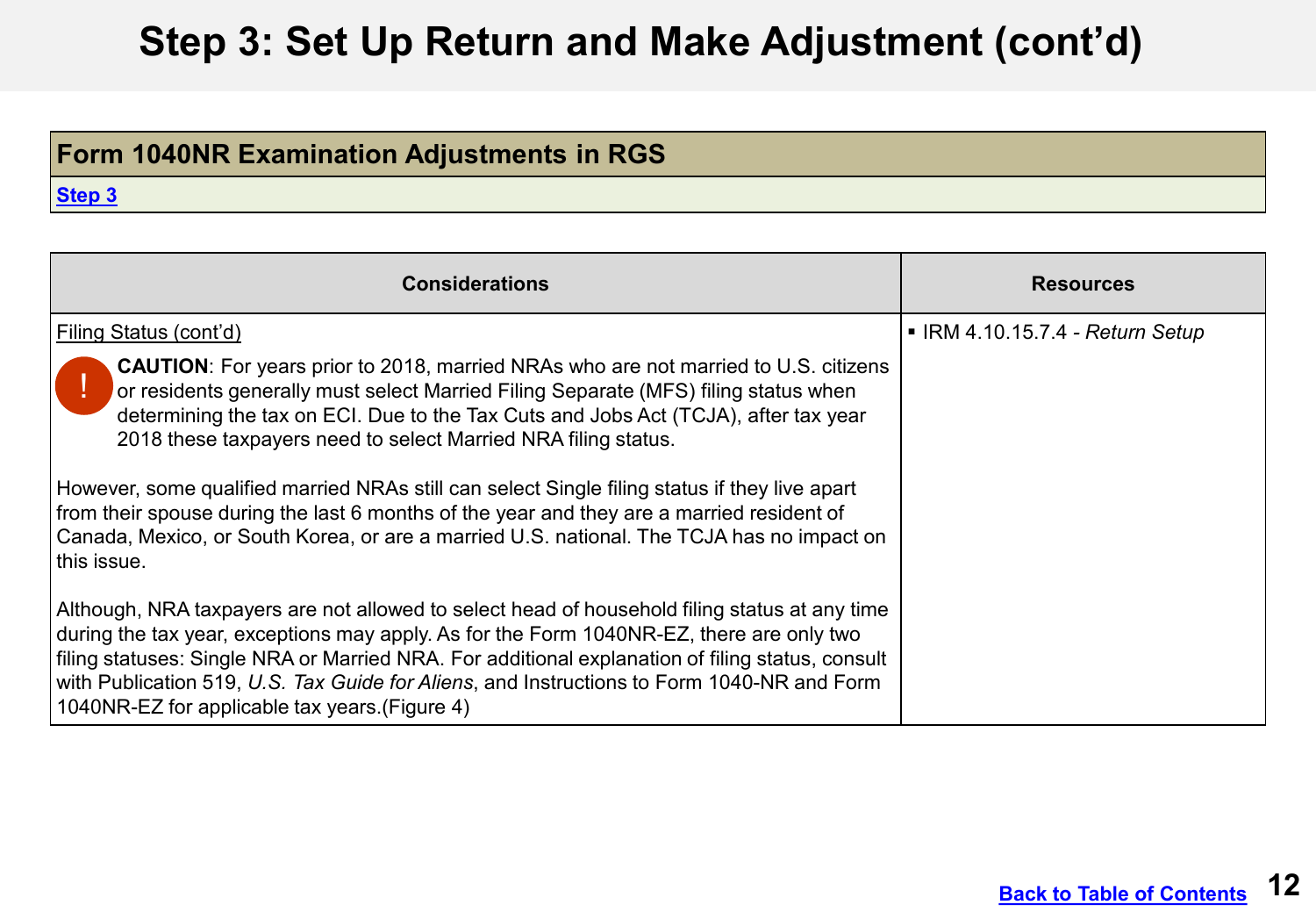### **Form 1040NR Examination Adjustments in RGS**

|                                          | <b>Considerations</b>                                                                                                                            |                                             | <b>Resources</b>                 |
|------------------------------------------|--------------------------------------------------------------------------------------------------------------------------------------------------|---------------------------------------------|----------------------------------|
| Filing Status (cont'd)<br>Figure 4       |                                                                                                                                                  |                                             | ■ IRM 4.10.15.7.4 - Return Setup |
| <b>Form 1040</b><br><b>Filing Status</b> | <b>NRA Filing Status</b><br>(Pre-TY 2018)                                                                                                        | <b>NRA Filing Status</b><br>(Post-TY 2018)* |                                  |
| Single                                   | Single resident of Canada,<br>Mexico, or single U.S. National,<br>or Other single nonresident alien                                              | Single nonresident alien                    |                                  |
| Married Filing Separate (MFS)            | Married resident of Canada,<br>Mexico, or married U.S. national,<br>or Married resident of South<br>Korea, or Other married<br>nonresident alien | Married nonresident alien                   |                                  |
| Married Filing Jointly (MFJ)             | Qualifying widow(er)                                                                                                                             | Qualifying widow(er)                        |                                  |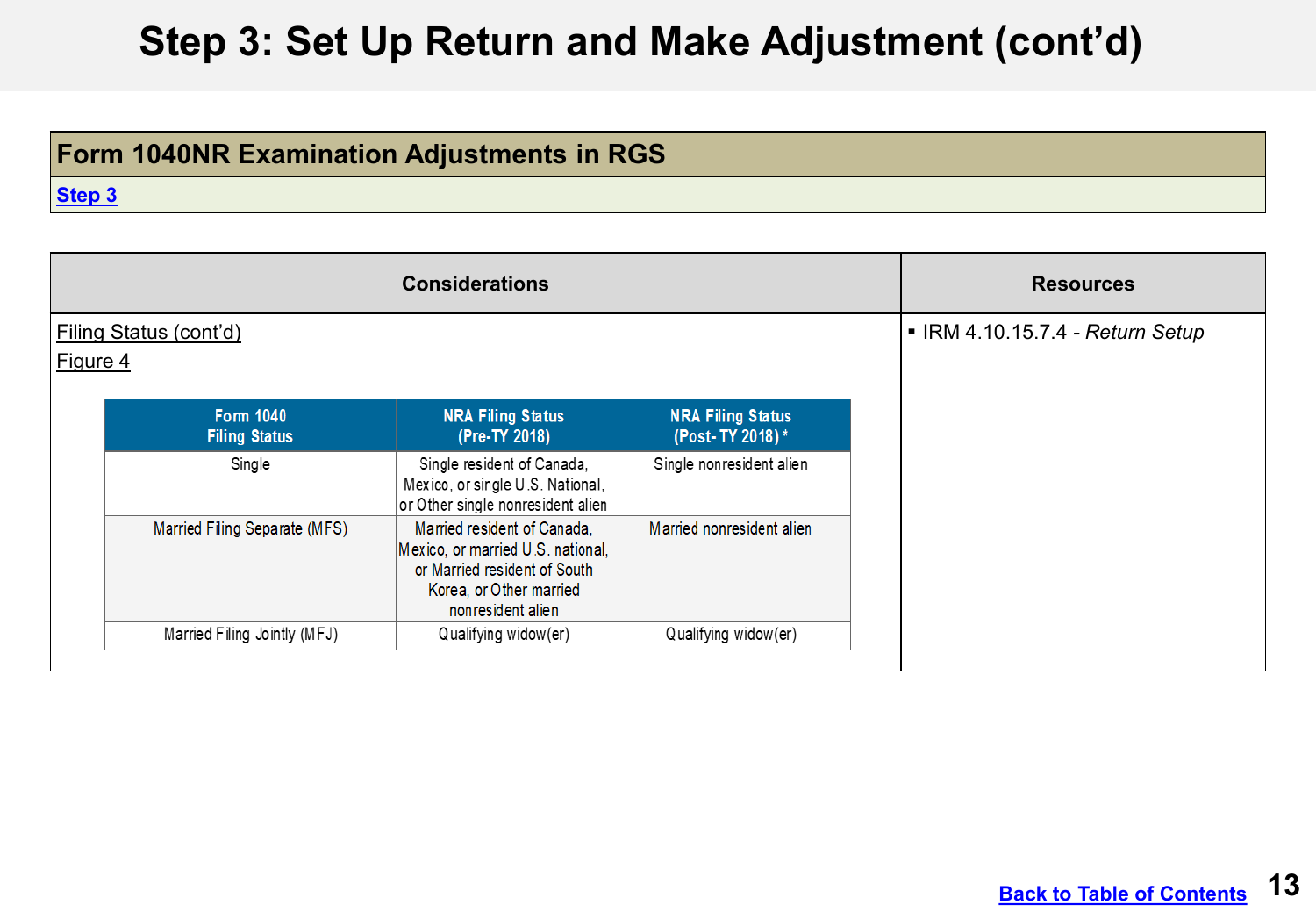### **Form 1040NR Examination Adjustments in RGS**

| <b>Considerations</b>                                                                                                                                                                                                                                                                                                 | <b>Resources</b>                        |
|-----------------------------------------------------------------------------------------------------------------------------------------------------------------------------------------------------------------------------------------------------------------------------------------------------------------------|-----------------------------------------|
| <b>Itemized vs. Standard Deductions</b>                                                                                                                                                                                                                                                                               | <b>EXAMULE 10.15.7.4 - Return Setup</b> |
| In general, NRA taxpayers are not allowed to take the standard deduction; however, they are<br>allowed to deduct certain itemized deductions if they receive effectively connect Income (ECI)<br>with their U.S. trade or business.                                                                                   |                                         |
| When inputting total itemized deductions on a Form 1040 tab of Return Setup, examiners<br>should check a box to the right of the line "Itemized when standard deduction was greater" on<br>the 1040 tab. In addition, it is important to click "Itemized" radio button in the Deduction<br>options section (Figure 5) |                                         |
| Complete Schedule A or leave blank if applicable. As long as the "Itemized when Standard<br>Deduction was Greater" is checked, then RGS will post \$0 for Itemized Deductions if<br>applicable.                                                                                                                       |                                         |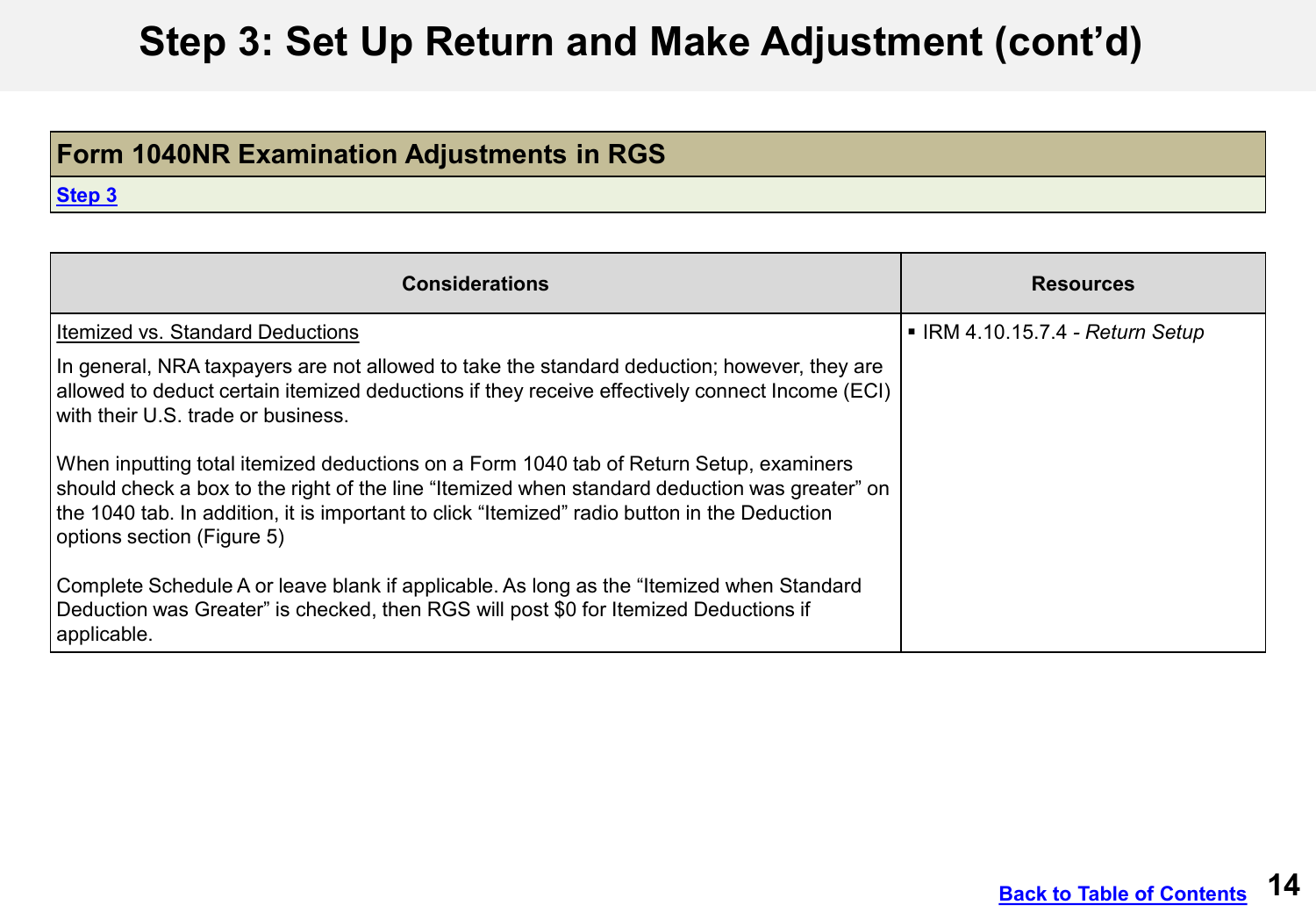### **Form 1040NR Examination Adjustments in RGS**

|                                                                                                                                                                                                                                                                                                                                                                                                                                                                                                                                                                                                                                                                      | <b>Considerations</b>                                                                                                                                                                                                                                                        |                                                                  | <b>Resources</b>                                                                                                                                                             |
|----------------------------------------------------------------------------------------------------------------------------------------------------------------------------------------------------------------------------------------------------------------------------------------------------------------------------------------------------------------------------------------------------------------------------------------------------------------------------------------------------------------------------------------------------------------------------------------------------------------------------------------------------------------------|------------------------------------------------------------------------------------------------------------------------------------------------------------------------------------------------------------------------------------------------------------------------------|------------------------------------------------------------------|------------------------------------------------------------------------------------------------------------------------------------------------------------------------------|
| Figure 5<br>Return Setup F1040_2011<br>View Reports Help<br>File<br>F1040   Sch A   Sch D   Sch EIC   Sch H   Sch J   Sch SE   F2441   F3800   F4137   F6251   F8801   F8812   F8839 1   F<br>Tuition and fees deduction: Form 8917<br>Domestic production activities deduction<br>Adjusted gross income<br>Exemptions for age/blindness<br>Claimed as dependent by another taxpayer.<br>Both taxpayers were claimed as dependents:<br>Filing separate spouse itemized<br>Lived with spouse during year,<br>Itemized when standard deduction was greater:<br><b>Deduction options</b><br>C Standard<br><b>E</b> Itemized<br>Total exemption amount<br>Taxable income | Form 8917 detail<br>Line 34:<br>Form 8903 detail<br>$Line$ 35:<br>Included in Line 36<br>Line 37:<br>Enter 0-4 from Line 39a:<br>Checked 39b<br>Line 40:<br>Line 42<br>Line 43<br><b>CAUTION</b> : Students and business apprentices from India may be eligible to claim the | $ \Box$<br>1,450,000.00<br>29,000.00<br>3,700.00<br>1,417,300.00 | • Pub. 519 - U.S. Tax Guide for Aliens<br>Rev. Proc. 93-20 - Income Tax:<br><b>Exemptions: United States-India Tax</b><br><b>Treaty: Students or Business</b><br>Apprentices |
|                                                                                                                                                                                                                                                                                                                                                                                                                                                                                                                                                                                                                                                                      | standard deduction under Article 21 of the U.S.- India Income Tax Treaty. Refer to<br>Publication 519 and Revenue Proc. 93-20 for more information.                                                                                                                          |                                                                  |                                                                                                                                                                              |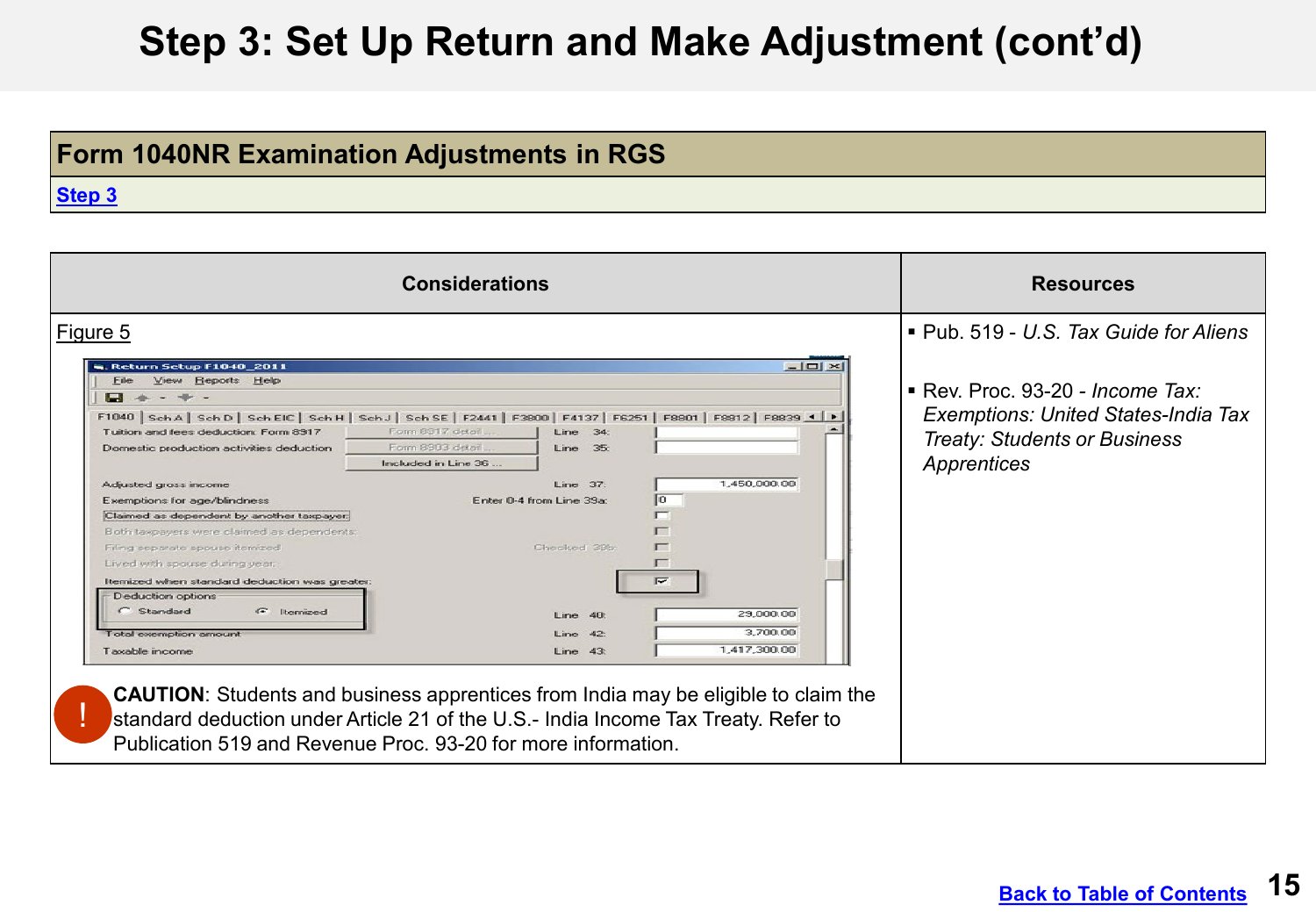### **Form 1040NR Examination Adjustments in RGS**

| <b>Considerations</b>                                                                                                                                                                                                                                                                                                                                                                                                                                  | <b>Resources</b>                |
|--------------------------------------------------------------------------------------------------------------------------------------------------------------------------------------------------------------------------------------------------------------------------------------------------------------------------------------------------------------------------------------------------------------------------------------------------------|---------------------------------|
| NRA taxpayers have U.S. source income that is NEC income, it should be reported on<br>Schedule NEC(Form 1040-NR), Tax on Income Not Effectively Connected With a U.S. Trade<br>or Business. The NEC income could include interest (other than original issue discount),<br>dividends, rents, salaries, wages, premiums, annuities, gains from sale or exchange of<br>patents, copyrights, etc. Refer to Instructions to Form 1040-NR for more details. | l ■ Form 1040-NR Instructions ■ |
| The current RGS application is not equipped with a recharacterized income adjustment from<br>NEC income to ECI. Examiners must enter two separate adjustments in RGS. First, add the<br>NEC income as ECI, and then reduce the tax from NEC income from a U.S. trade or business<br>by the tax from income recharacterized as ECI. An example shown in Example of the Process<br>demonstrates the RGS examination processes in detail.                 |                                 |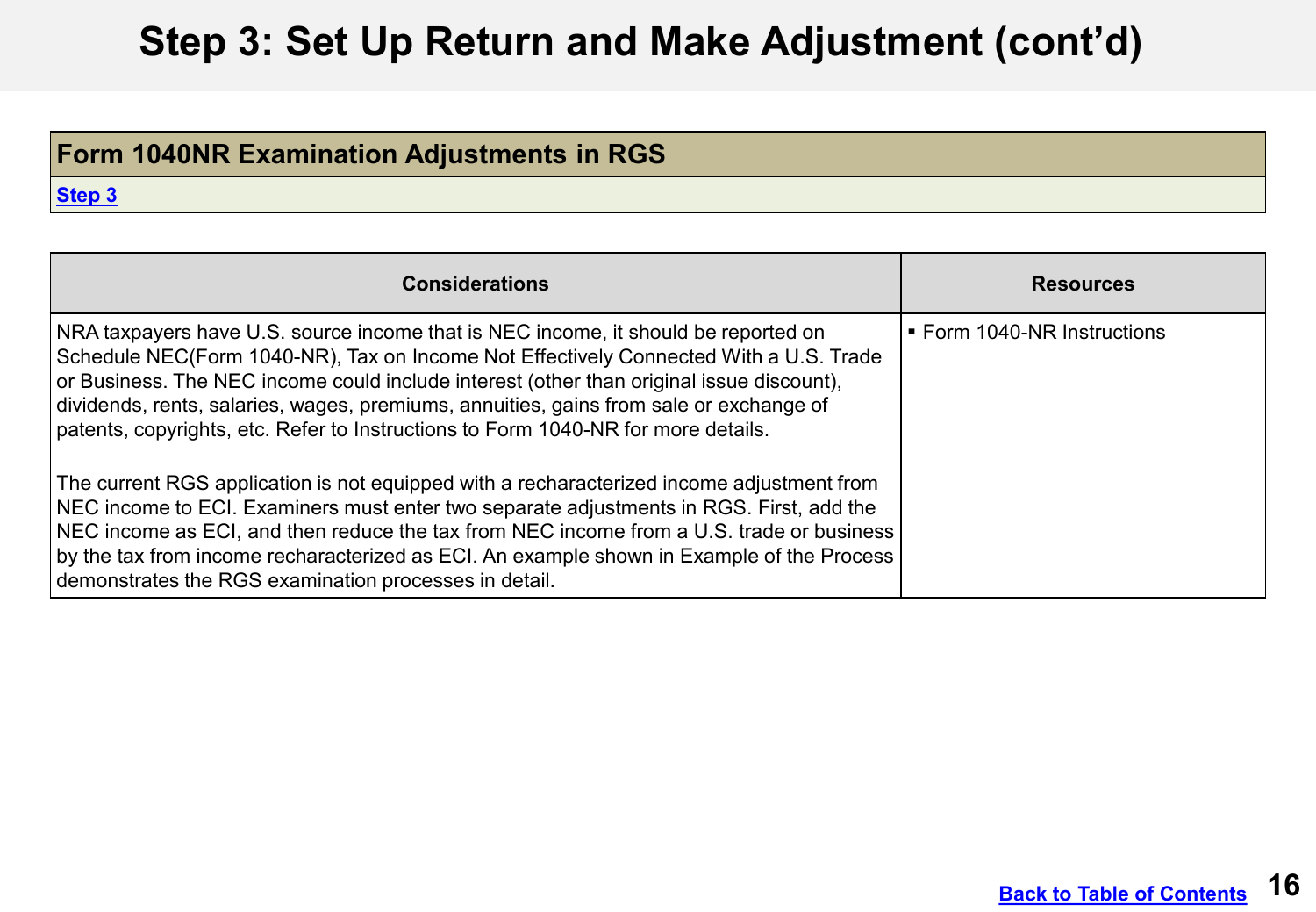### **Form 1040NR Examination Adjustments in RGS**

| <b>Considerations</b>                                                                                                                                                                                                                                                                                                                                                                        | <b>Resources</b>                      |
|----------------------------------------------------------------------------------------------------------------------------------------------------------------------------------------------------------------------------------------------------------------------------------------------------------------------------------------------------------------------------------------------|---------------------------------------|
| Tax on NEC Income                                                                                                                                                                                                                                                                                                                                                                            | ■ IRM 4.10.15.1.6 - Related Resources |
| In general, tax must be withheld at the source on NEC income with a U.S. trade or business<br>that is paid to NRAs. Withholding on NEC income is at a 30% rate. However, the withholding<br>tax rate may be lower, or the income may be exempt if an NRA taxpayer's country of tax<br>residence and the United States have a treaty setting lower rates.                                     | • IRM 4.10.15.7.11 - Tax Computation  |
| When adjusting a tax on NEC income, examiners must note that current RGS application is<br>not able to compute tax on NEC income from a U.S. trade or business. Therefore, examiners<br>are required compute tax on adjustments to NEC income outside of RGS first and then enter<br>the resulting tax as a tax adjustment. It is critical that examiners not enter an income<br>adjustment. |                                       |
| First, examiners must add tax on NEC income to "Tax" in Return Setup. Next, click on<br>I "Included in Line 44." Lastly, enter the NEC tax on the line entitled "Tax from Form 4972," and<br>then save and close. (Figure 6)                                                                                                                                                                 |                                       |
| <b>CAUTION:</b> The Tax on the line entitled "Tax from Form 4972" would apply for tax years<br>2012 and earlier. For tax years 2013 or later, the examiner can use "Other write-ins to<br>tax."                                                                                                                                                                                              |                                       |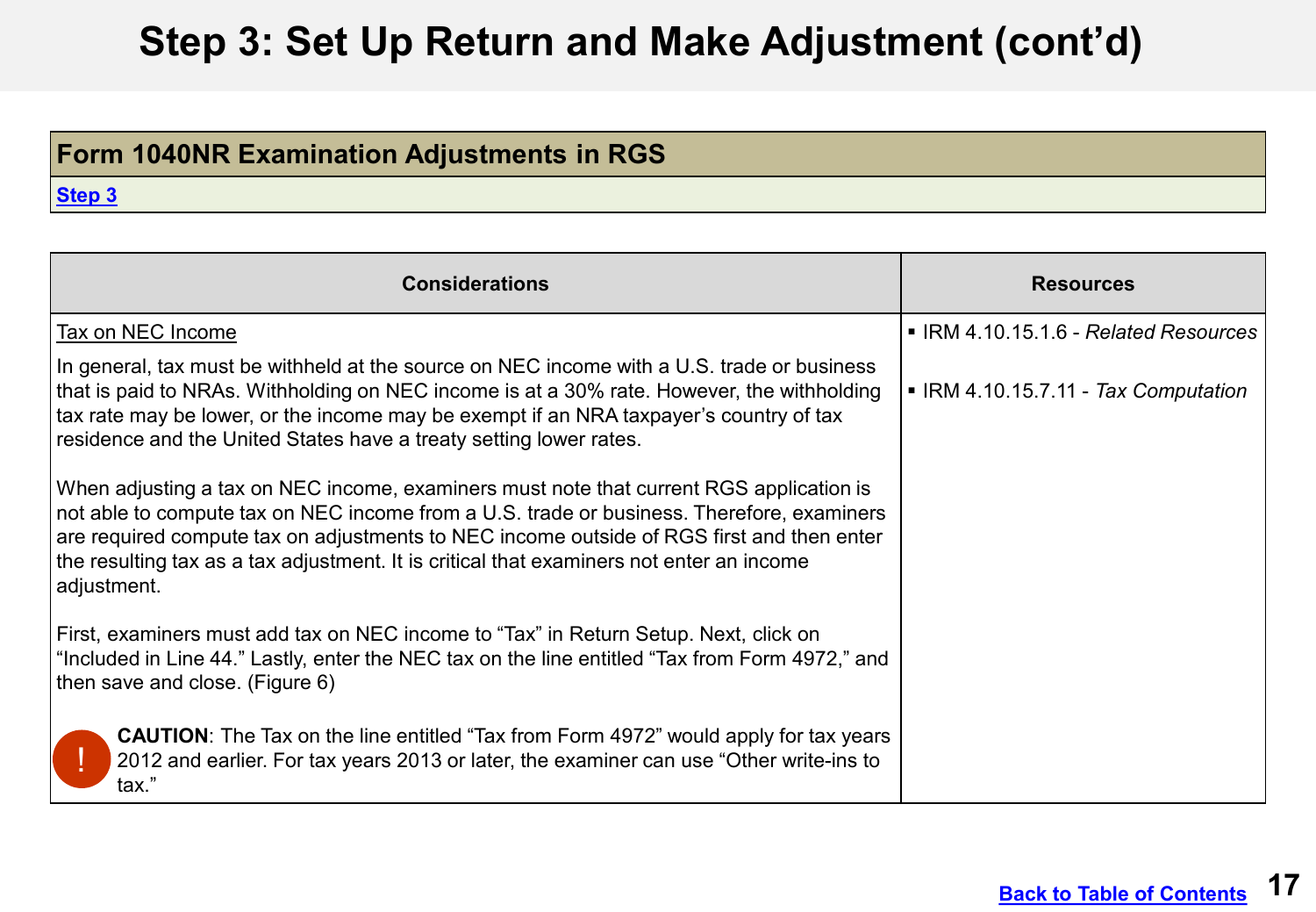### **Form 1040NR Examination Adjustments in RGS**

| <b>Considerations</b>                                                                                                                                                                                                                                                                                                                                                                                                                                                                                                                                                                                                                                                                                                                            | <b>Resources</b> |
|--------------------------------------------------------------------------------------------------------------------------------------------------------------------------------------------------------------------------------------------------------------------------------------------------------------------------------------------------------------------------------------------------------------------------------------------------------------------------------------------------------------------------------------------------------------------------------------------------------------------------------------------------------------------------------------------------------------------------------------------------|------------------|
| Figure 6 (For Tax Year 2012 and Earlier)<br>$\Box$<br>C Finlam Setup F1040 2012<br>$\mathbb{R}^l$<br><b>CONTROL</b><br>Elle View Beports Help<br>$9 + 1 + 1$<br>F1040 SchA SchD   SchEIC   SchH   SchJ   SchSE   F2441   F3800   F4137   F6251   F8801   Sch8812   F8E4   P<br>@Taxtable OTaxiste OCapital.pain OFEIT OFamincome averaging<br>100,000.00<br>Included in Line 44.<br>Line (44)<br>Tax<br>$\circ$<br>Alternative mini<br>$\overline{\times}$<br>h Included in Line 44<br>Foreign tax cre-<br>Line 44 detail<br>Child and depe-<br>OK.<br>Tax from Form 8814<br>Education cred<br>Cancel<br>30,000.00<br>Tax from Form 4372<br>Retirement says<br>Education credit recapture<br>Child tax credit<br>Section 1291<br>Residential end |                  |
| Section 962<br>Other nonrefun<br>Self-employmen                                                                                                                                                                                                                                                                                                                                                                                                                                                                                                                                                                                                                                                                                                  |                  |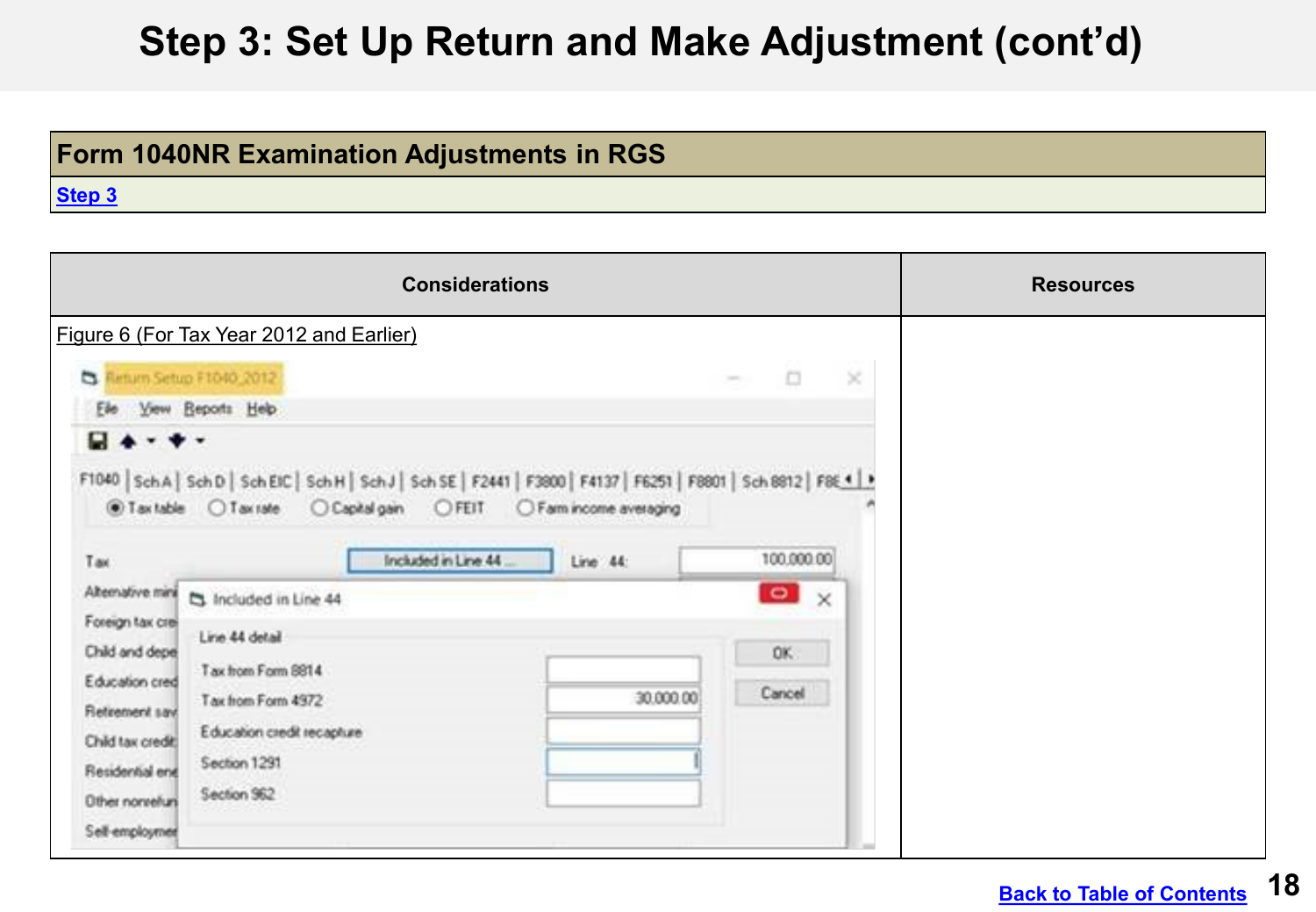### **Form 1040NR Examination Adjustments in RGS**

| <b>Considerations</b>                                                                                                                                                                            | <b>Resources</b> |
|--------------------------------------------------------------------------------------------------------------------------------------------------------------------------------------------------|------------------|
| Figure 7 (For Tax Year 2013 and Later)<br>the first that the company of the company of the                                                                                                       |                  |
| C. Return Setup F1040_2013<br>×<br>Ele Yew Bepots Help                                                                                                                                           |                  |
| $- + + +$<br>F1040   SchA   SchD   SchEIC   SchH   SchJ   SchSE   F2441   F3800   F4137   F6251   F8801   Sch8812   F86.4   I<br>Method of fax computation<br>$\bullet$<br>h Included in Line 44 |                  |
| Line 44 detail<br>100,000.00<br>OK.<br>Tax from Forn 9814<br>Cancel<br>Tax hom Form 4372<br>b,<br>Education credit recopture<br>Section 1291<br>Section 962                                      |                  |
| 3000000<br>Other write-ins to tax                                                                                                                                                                |                  |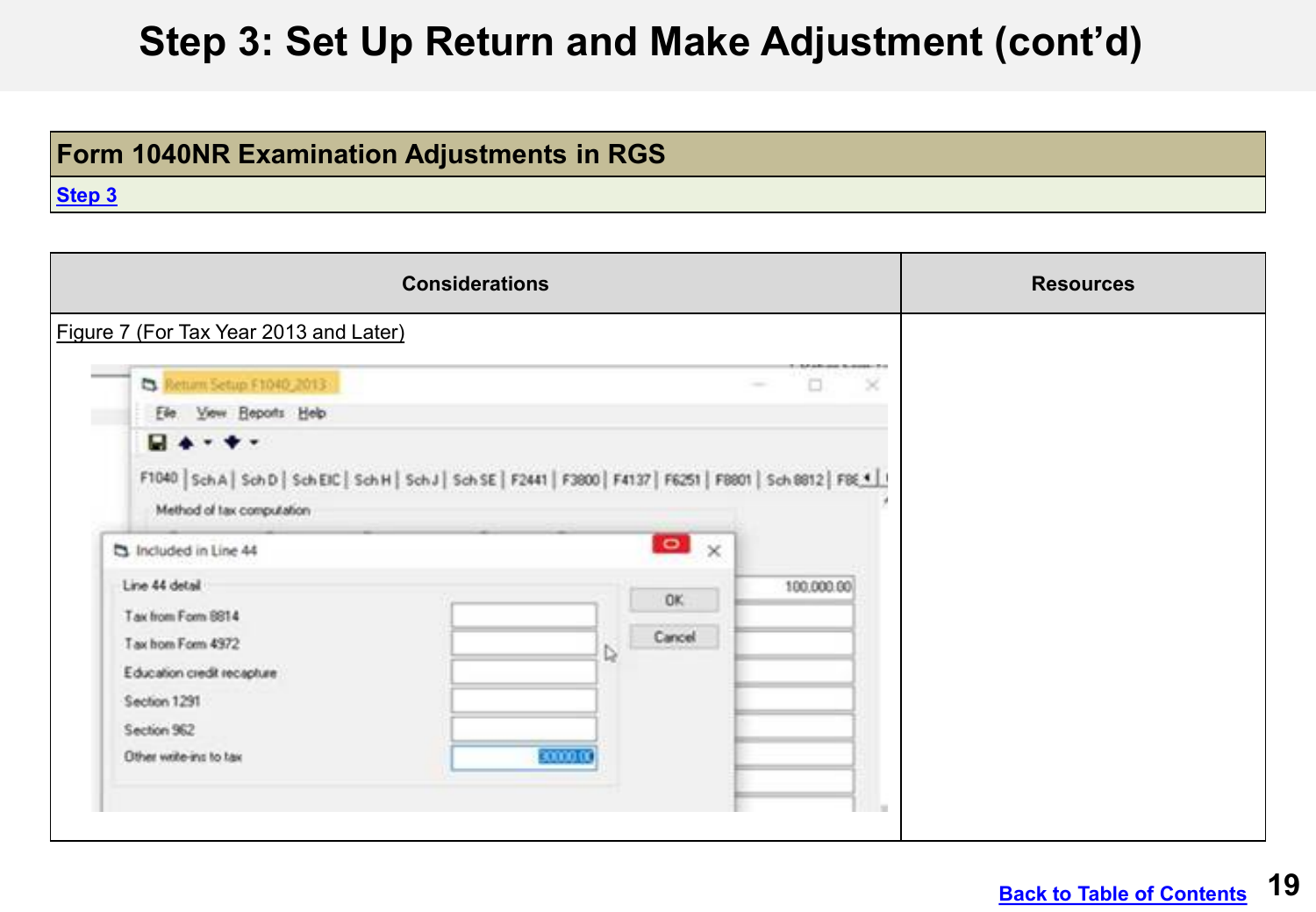### **Form 1040NR Examination Adjustments in RGS**

| <b>Considerations</b>                                                                                                                                                                                                                                                               | <b>Resources</b>                      |
|-------------------------------------------------------------------------------------------------------------------------------------------------------------------------------------------------------------------------------------------------------------------------------------|---------------------------------------|
| Self-Employment (SE) Tax                                                                                                                                                                                                                                                            | ■ IRM 4.10.15.1.6 - Related Resources |
| Generally, NRA taxpayers are not subject to SE tax. Therefore, examiners ensure that<br>Schedule C, Profit or Loss From Business (Sole Proprietorship), adjustments must be<br>categorized as "other earned income not subject to SE tax," otherwise, RGS will compute SE<br>l tax. |                                       |
| However, in any case, if NRA's Schedule C income is subject to SE tax, examiners may enter<br>the income on line 13, Business Income. The same SE tax rate will apply.                                                                                                              |                                       |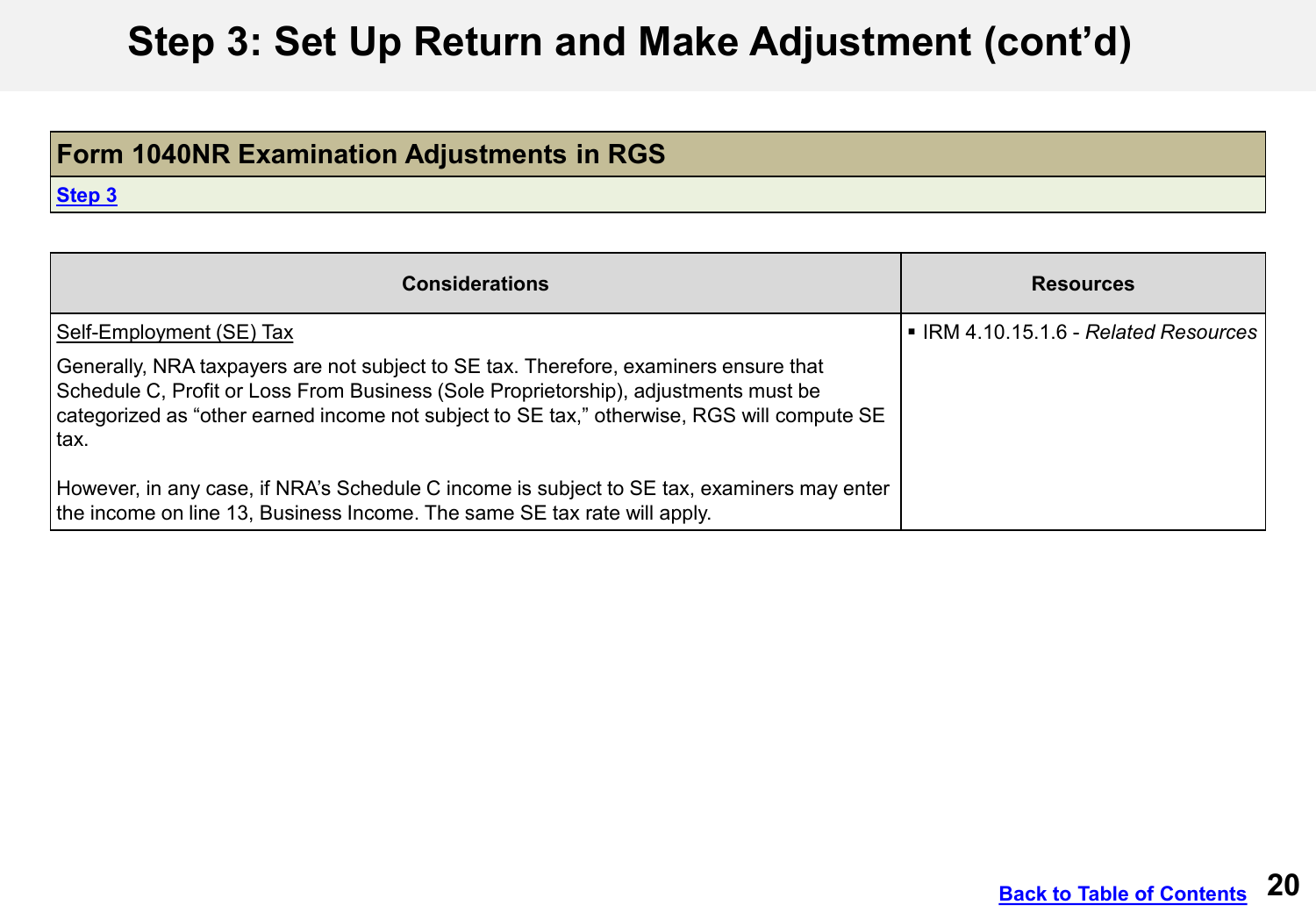# **Examples of the Process**

<span id="page-20-0"></span>

| <b>Form 1040NR Examination Adjustments in RGS</b>                                                                                                                                                                                                                                                                                                                                                                                                  |  |  |
|----------------------------------------------------------------------------------------------------------------------------------------------------------------------------------------------------------------------------------------------------------------------------------------------------------------------------------------------------------------------------------------------------------------------------------------------------|--|--|
| <b>Description</b>                                                                                                                                                                                                                                                                                                                                                                                                                                 |  |  |
| Here is a simplified example to illustrate the general process discussed in this Unit. The steps recommended in this Unit are not<br>intended to be all-inclusive nor are they applicable in all cases.                                                                                                                                                                                                                                            |  |  |
| During an examination of a 2018 Form 1040-NR, an examiner determines that the \$100,000 reported as royalty income on page 4 of<br>the Schedule NEC should be re-characterized as ECI. The royalty income which the taxpayer reported as NEC income was taxed at a<br>flat 30% rate and the resulting adjustment will be subject to the taxpayer's marginal income tax rate, 35%. The adjustment resulted in<br>additional net tax due of \$5,000. |  |  |
| The examiner follows the steps below:                                                                                                                                                                                                                                                                                                                                                                                                              |  |  |
| 1. Create an issue for the income adjustment of \$100,000. That should be the IMF Code for 41021, F1040 Exemptions & Income,<br>Other income.                                                                                                                                                                                                                                                                                                      |  |  |
| 2. Rename the issue to "Income re-categorized as effectively connected."                                                                                                                                                                                                                                                                                                                                                                           |  |  |
| 3. Enter the \$100,000 adjustment as AGI Adj, Other income - unearned, other income, not net investment income.                                                                                                                                                                                                                                                                                                                                    |  |  |
| 4. Create an adjustment to reduce the tax to the extent of the NEC income reduction for \$30,000. The IMF code is 61055-F1040<br>Taxes & Credits, Tax on qualified plans.                                                                                                                                                                                                                                                                          |  |  |
| 5. Rename the issue to "Not effectively connected tax."                                                                                                                                                                                                                                                                                                                                                                                            |  |  |
| 6. Categorize as Taxes, "Other write-ins to tax."                                                                                                                                                                                                                                                                                                                                                                                                  |  |  |
| The examiner calculates additional tax amount on net adjustment of the re-characterization as follows:                                                                                                                                                                                                                                                                                                                                             |  |  |
| Tax on NEC Income per tax return: \$30,000 (\$100,000 times 30%)                                                                                                                                                                                                                                                                                                                                                                                   |  |  |
| Tax on ECI per audit: \$35,000 (\$100,000 times 35%)                                                                                                                                                                                                                                                                                                                                                                                               |  |  |
| Additional Tax: \$5,000                                                                                                                                                                                                                                                                                                                                                                                                                            |  |  |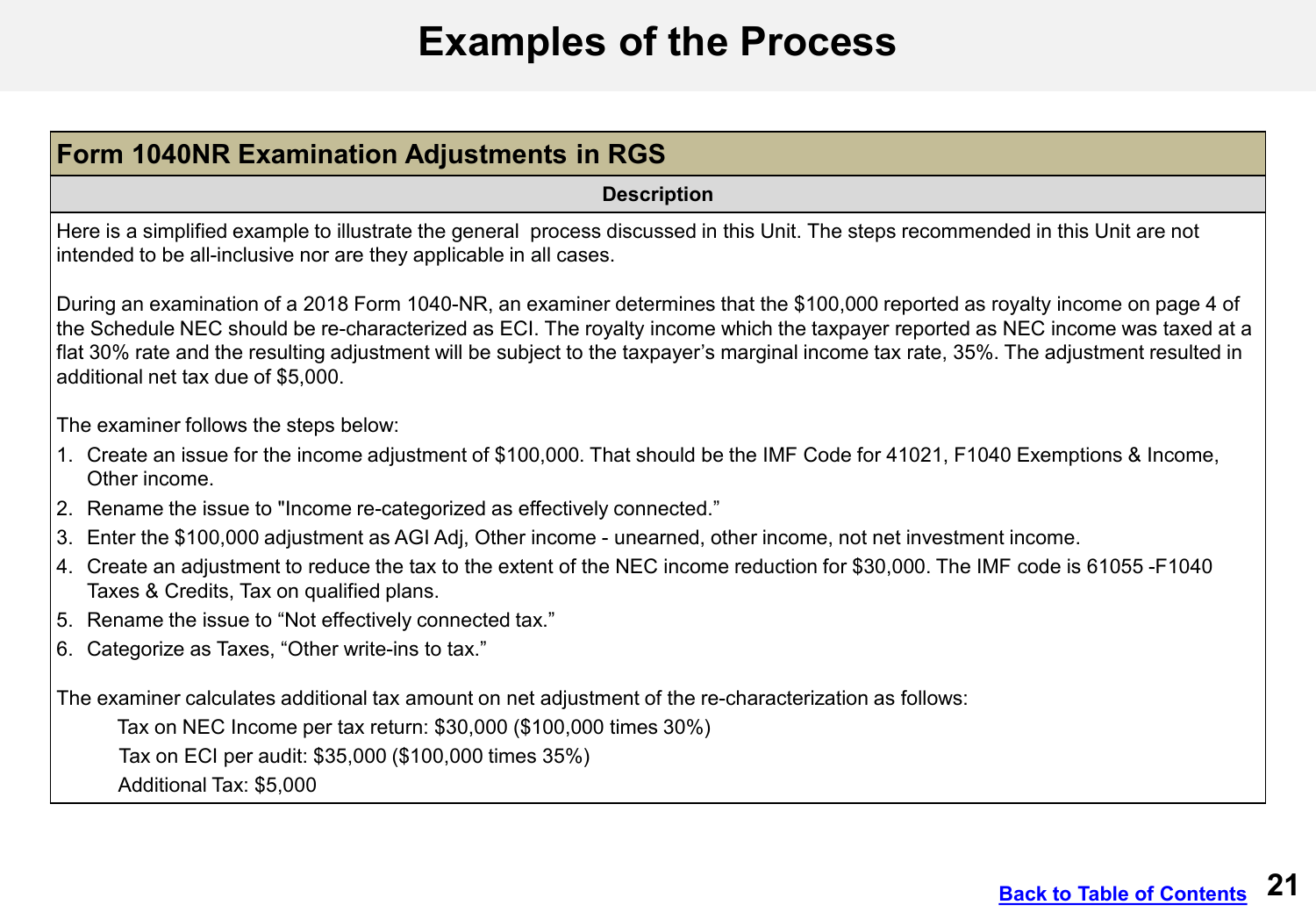# **Other Considerations / Impact to Audit**

<span id="page-21-0"></span>

| <b>Form 1040NR Examination Adjustments in RGS</b>                                                                                                                                                                                                                                                                                                                                                                                                                  |                                                                                                                                         |  |
|--------------------------------------------------------------------------------------------------------------------------------------------------------------------------------------------------------------------------------------------------------------------------------------------------------------------------------------------------------------------------------------------------------------------------------------------------------------------|-----------------------------------------------------------------------------------------------------------------------------------------|--|
| <b>Considerations</b>                                                                                                                                                                                                                                                                                                                                                                                                                                              | <b>Resources</b>                                                                                                                        |  |
| Capturing of EOAD data is mandatory for all examinations and must be entered for all Issues,<br>including those which are declassified or no-changed. EOAD data includes Categorization,<br>Per return, Per exam, Adjustment, Agreed, Reason code, Form/Schedule, Line number,<br>Rental Type Code and PBA/NAICS codes.                                                                                                                                            | • IRM 4.10.16 - Examination<br><b>Operational Automation Database</b><br>(EOAD)<br>$\blacksquare$ IRM 4.10.15.11 – Users of RGS<br>Data |  |
| Electronic RGS case data is used by various stakeholders in the administration of the tax<br>laws and for various studies and reference. These stakeholders include but are not limited to<br>Government Accountability Office (GAO), Treasury Inspector General for Tax Administration<br>(TIGTA), Taxpayer Advocate Service (TAS), Department of Justice (DOJ) and Appeals. In<br>addition, EOAD data is shared with various state and local taxing authorities. | • IRM 4.10.15.11 - Users of RGS Data                                                                                                    |  |
| LB&I Quality Measurement System (LQMS) case reviews will be completed by Quality and<br>Special Projects (QSP) reviewers. The most frequently cited errors in LQMS are document<br>headings which displayed the wrong tax return number, specifically Form 1040 on Form 1040-<br>NR cases. Therefore, examiners should verify workpaper and lead sheet headings, as well as<br>letters and make sure that correct tax return number is displayed.                  | • IRM 4.46.5.8.1 - Quality Case<br><b>Reviews</b>                                                                                       |  |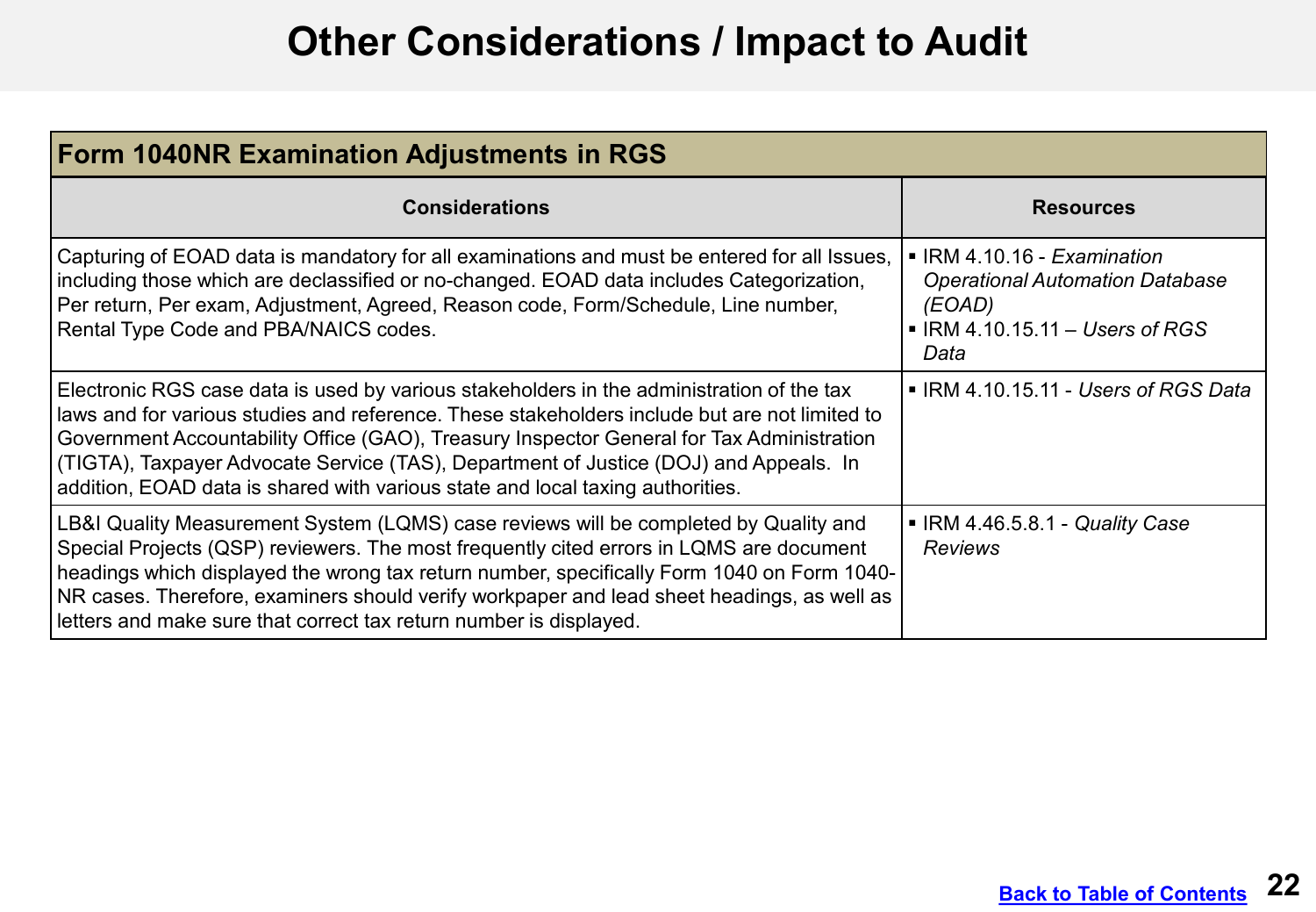### **Index of Referenced Resources**

<span id="page-22-0"></span>

| <b>Form 1040NR Examination Adjustments in RGS</b>                                                           |
|-------------------------------------------------------------------------------------------------------------|
| IRM 4.10.8.2.1 - Overview of Audit Reports                                                                  |
| IRM 4.10.9.7.1 - Workpapers: Headers and Footers                                                            |
| IRM 4.10.15.1.6 - Related Resources                                                                         |
| IRM 4.10.15.5 - Creating Cases                                                                              |
| IRM 4.10.15.7.4 - Return Setup                                                                              |
| IRM 4.10.15.7.6 - Variance                                                                                  |
| IRM 4.10.15.7.11 - Tax Computation                                                                          |
| IRM 4.10.15.11 - Users of RGS Data                                                                          |
| IRM 4.10.16 - Examination Operational Automation Database (EOAD)                                            |
| IRM 4.46.5.8.1 - Quality Case Reviews                                                                       |
| Pub. 519 - U.S. Tax Guide for Aliens                                                                        |
| Rev. Proc. 93-20 - Income Tax: Exemptions: United States-India Tax Treaty: Students or Business Apprentices |
| Form 1040-NR Instructions                                                                                   |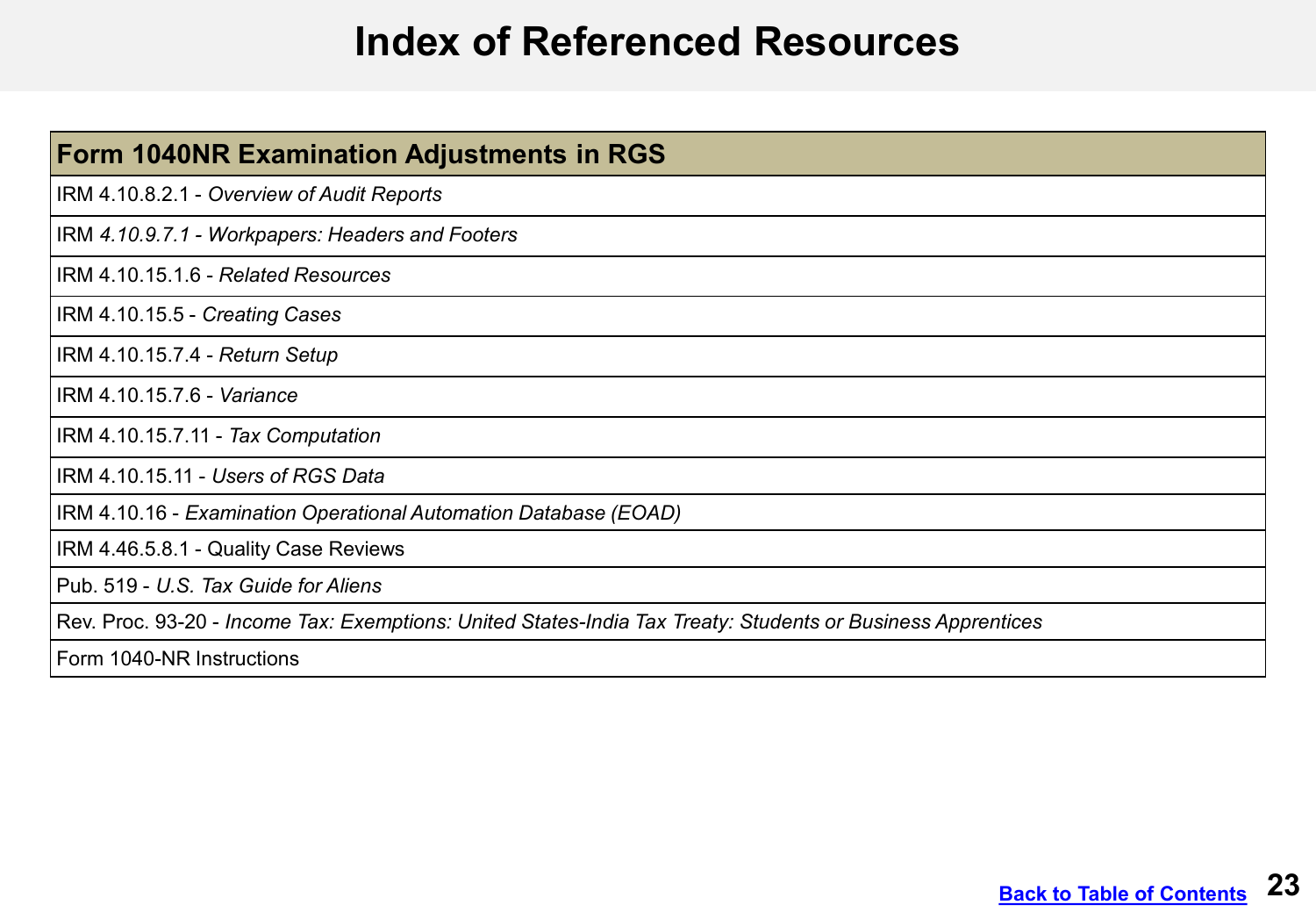# **Training and Additional Resources**

<span id="page-23-0"></span>

| <b>Form 1040NR Examination Adjustments in RGS</b> |                                                                      |  |
|---------------------------------------------------|----------------------------------------------------------------------|--|
| <b>Type of Resource</b>                           | Description(s)                                                       |  |
| <b>Saba Meeting Sessions</b>                      | ■ Form 1040-NR Workarounds in RGS (Practice Network Event) - 2020-01 |  |
| White Papers / Guidance                           | • The 1040NR Workarounds Job Aid on RGS Website                      |  |
| <b>Other Training Materials</b>                   | ■ RGS Campus Tax Examiner User Guide                                 |  |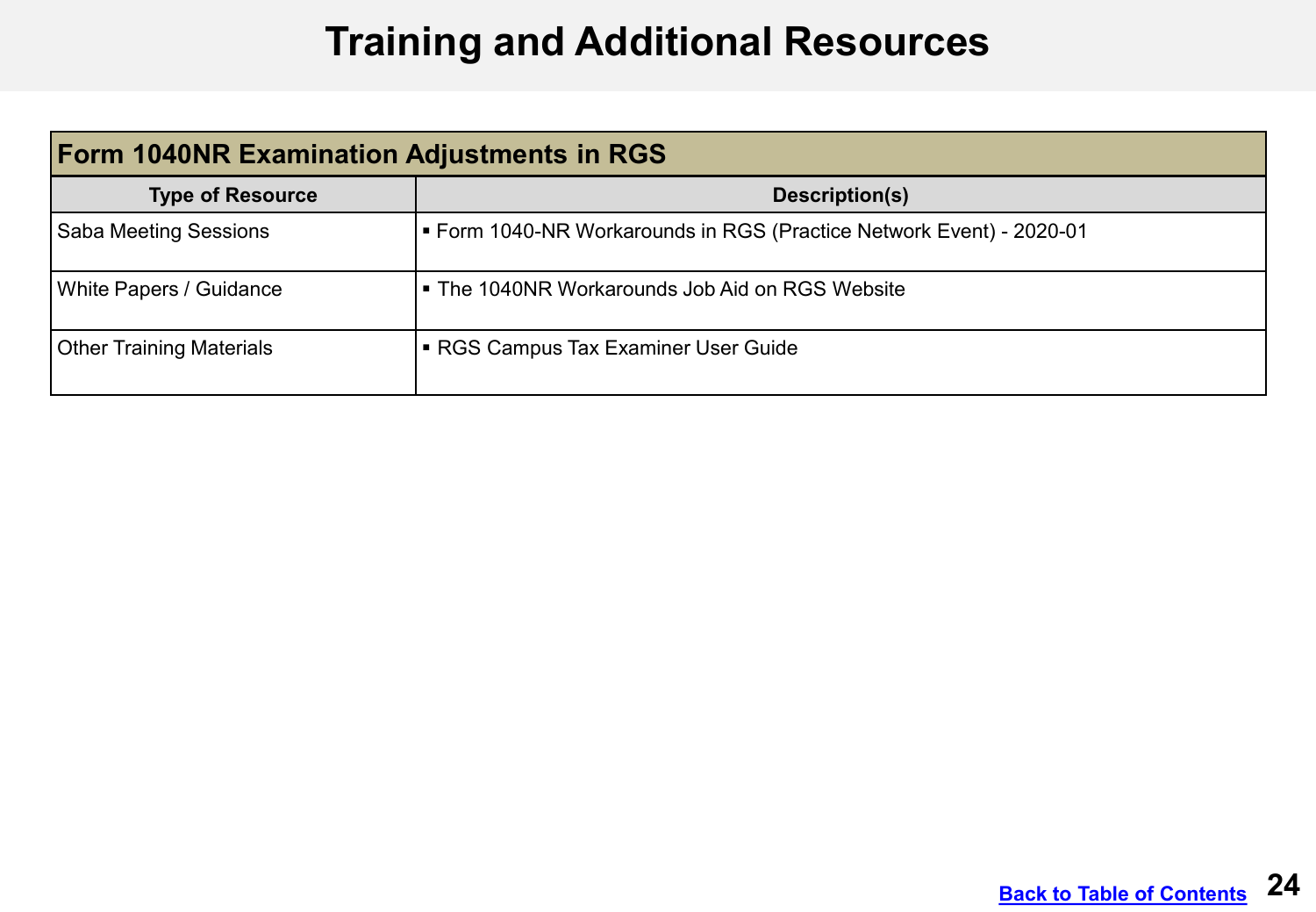### **Glossary of Terms and Acronyms**

<span id="page-24-0"></span>

| <b>Term/Acronym</b> | <b>Definition</b>                                    |
|---------------------|------------------------------------------------------|
| <b>BNA</b>          | <b>Bureau of National Affairs</b>                    |
| <b>CCP</b>          | centralized Case Processing                          |
| <b>CEAS</b>         | <b>Correspondence Examination Automation Support</b> |
| <b>CFOL</b>         | Corporate Files On Line                              |
| <b>DOJ</b>          | Department of Justice                                |
| <b>ECI</b>          | <b>Effectively Connected Income</b>                  |
| <b>EOAD</b>         | <b>Examination Operational Automation Database</b>   |
| <b>FAS</b>          | <b>Functional Automation Support</b>                 |
| <b>FDAP</b>         | Fixed, Determinable, Annual, or Periodical (FDAP)    |
| <b>GAO</b>          | <b>Government Accountability Office</b>              |
| <b>IRM</b>          | <b>Internal Revenue Manual</b>                       |
| LB&I                | Large Business & International                       |
| <b>LQMS</b>         | <b>LB&amp;I Quality Measurement System</b>           |
| <b>NAICS</b>        | The North American Industry Classification System    |
| <b>NEC</b>          | <b>Not Effectively Connected</b>                     |
| <b>NRA</b>          | <b>Nonresident Allen</b>                             |
| <b>PBA</b>          | <b>Principal Business Activity</b>                   |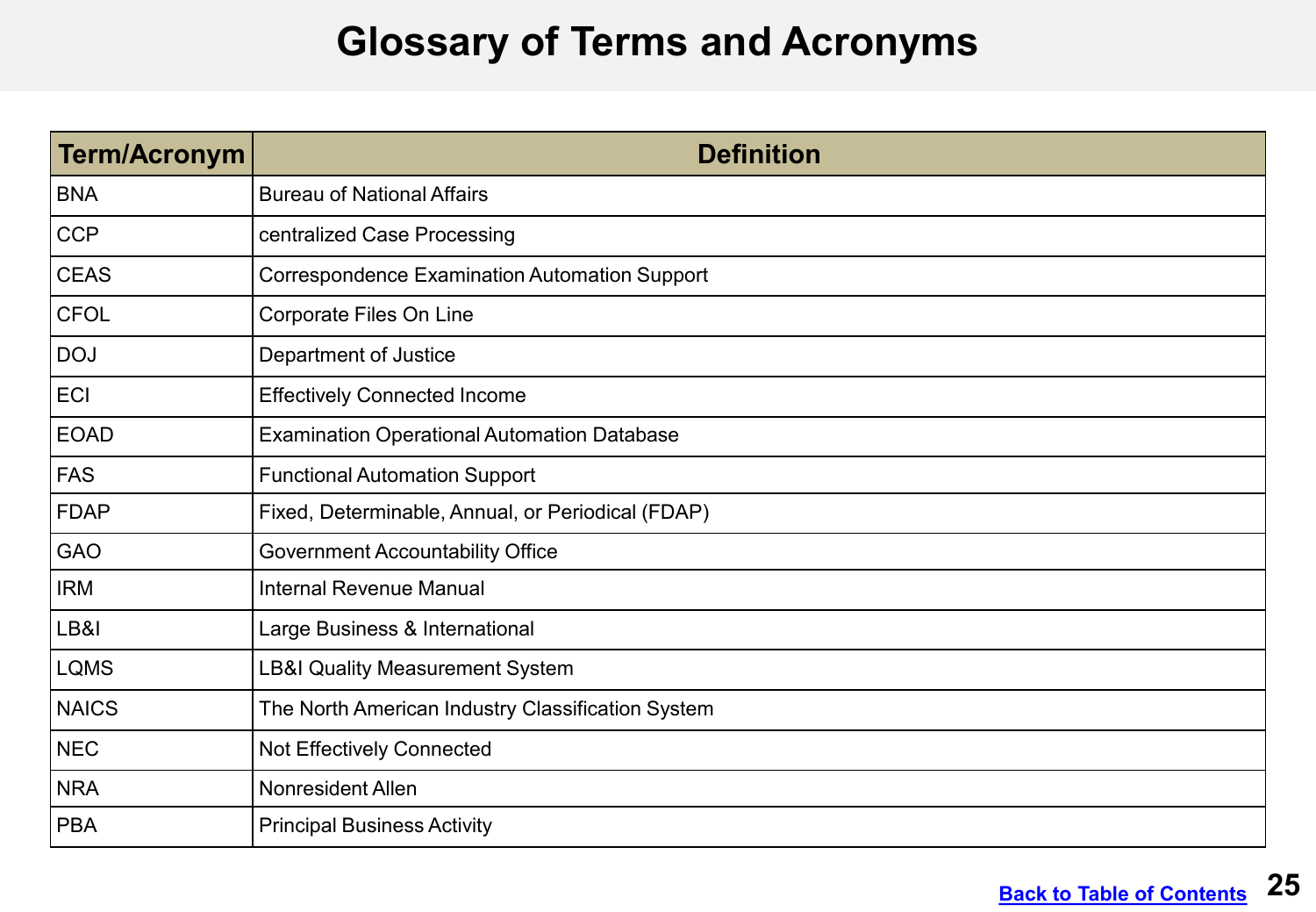## **Glossary of Terms and Acronyms (Cont'd)**

| Term/Acronym | <b>Definition</b>                                  |
|--------------|----------------------------------------------------|
| <b>QSP</b>   | <b>Quality and Special Project</b>                 |
| RGS          | <b>Return Generation Software</b>                  |
| SE           | Self-Employment                                    |
| <b>SSN</b>   | <b>Social Security Number</b>                      |
| <b>TAS</b>   | Taxpayer Advocate Service                          |
| <b>TCJA</b>  | Tax Cuts and Jobs Act                              |
| <b>TIGTA</b> | Treasury Inspector General for Tax Administration. |